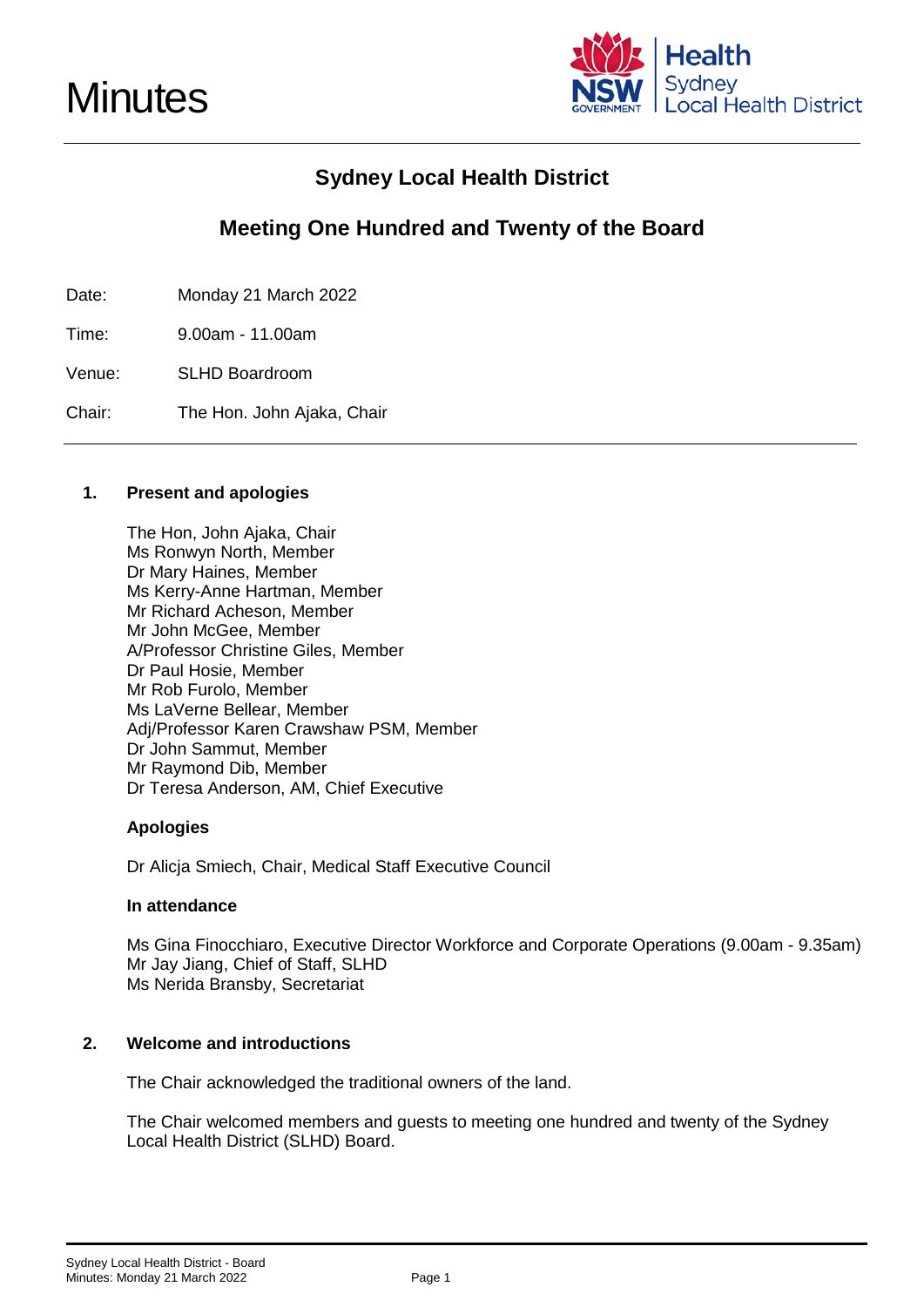



#### **3. Declaration / Removal of conflicts of interest**

The Chair advised to declare / remove any conflicts of interest at this meeting.

There were no other **new** conflicts of interests to declare or to be added/removed in the Register at this meeting.

#### **4. Confirmation of previous minutes**

4.1 Minutes of the previous meeting held 21 February 2022

The minutes of the Board Meeting held on Monday 21 February 2022 were moved and seconded as a true an accurate record of the meeting.

The Chair signed the minutes.

4.2 CE Report – February 2022

The Chair declared that the CE Report for February 2022 was ready for publication.

#### **Presentation: People Matter Employee Survey (PMES)**

Ms Finocchiaro presented on the results of the People Matter Employee Survey including:

- **EXECUTE:** Acknowledgement of Country
- Our Patients. Our People. Our Culture Our Patient and Family Centred Care model actively places people at the centre
- People Matter Survey posters
- Workplace Culture and Safety Action Plan
- Response Rate State-wide comparison
- Response Rate SLHD
- Engagement Rate State-wide comparison
- Culture Index State-wide comparison
- SLHD Highlights
- **Headline Results in SLHD**
- Scores Hospitals and Services in the SLHD
- Scores SLHD Bullying Results
- Witnessed Bullying in the Workplace State-wide comparison
- Experienced Bullying in the Workplace State-wide comparison
- Experienced Racism in the Workplace- State-wide comparison
- Always Culturally Safe in the Workplace State-wide comparison
- Themes from comments in the PMES for the SLHD
- Areas to Celebrate
- Opportunities to Improve
- On the Horizon in Workforce Services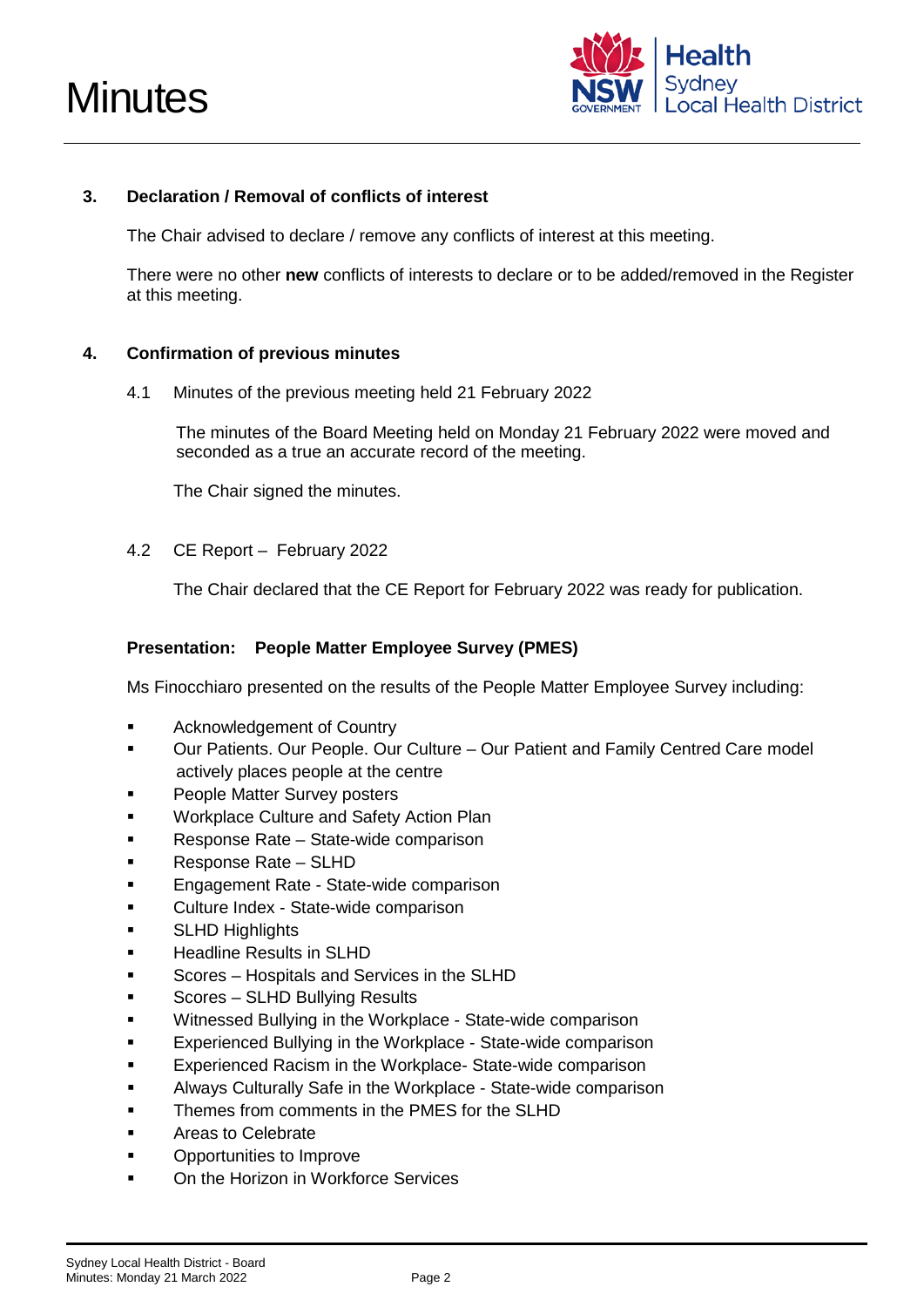

The Chair thanked Ms Finocchiaro for the presentation and for attending the meeting.

The Board received, read and noted the Workplace Culture and Safety Action Plan attached to the presentation.

A short video was played to the Board on the Services provided by the Population Health Team.

#### **5. Matters arising from the previous minutes**

#### **5.1 Action sheet**

The Board received and discussed the action list including:

- A verbal report, including background information, was provided to the Board on the Risk Management Plan for the Special Health Accommodation. This agenda item can be removed from the action sheet.
- 5.2 Pelvic Exenteration Numbers

The Board received, read and noted this brief. This agenda item can be removed from the action sheet.

5.3 Conflicts of Interests Registry

The Board received, read and noted this report. Conflicts of interest Register is being updated as new Board Members complete their conflicts declarations. A copy of the Conflict of Interests Register will be provided when updated for the new Board Members.

5.4 RPA Virtual Activity Numbers

The Board received, read and noted this report. The Board requested the actual numbers be in included in the Chief Executive's Report.

5.5 Respiratory HACs at Concord

The Board received, read and noted this report. This agenda item can be removed from the action sheet.

5.6 Infection Control Taskforce

The Board received, read and noted this report. This agenda item can be removed from the action sheet.

5.7 SLHD Sexual Assault and Domestic Violence Counselling Services Waiting Lists

The Board received, read and noted this report in particular, the strategies to address the service demand and waitlist reporting. This agenda item can be removed from the action sheet.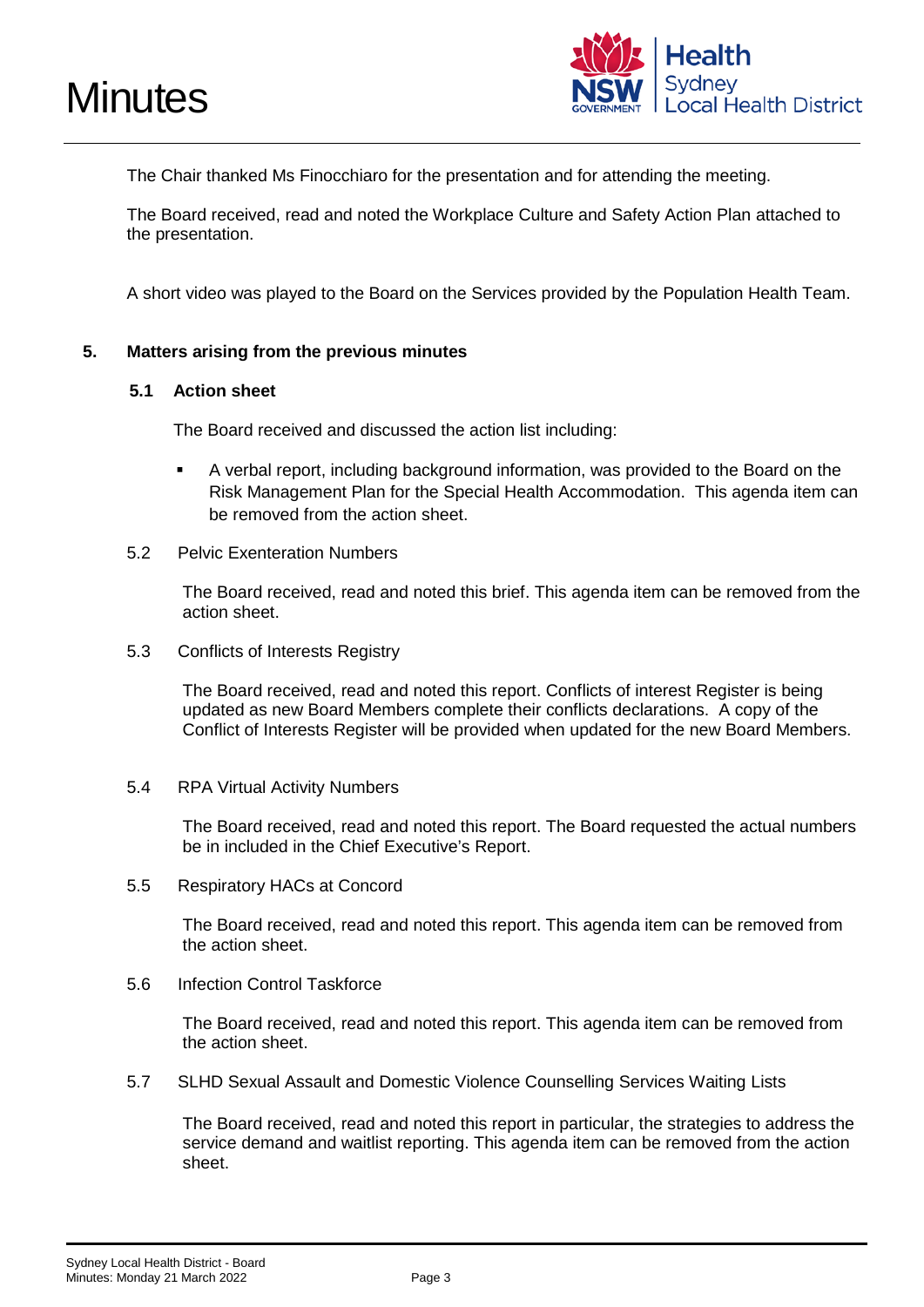

#### **6. Patient Story**

A patient presenting to the Sydney Dental Hospital in pain and with other underling health factors which could also be impacting the patient's overall health and wellbeing. Multiple general health assessments and full dental care were conducted in tandem. The family of this patient were very grateful.

#### **7. Standing Items**

7.1 Acronyms List

The Board received and noted this list.

7.2 Financial Classification Codes

The Board received and noted this list.

7.3 Board Calendar 2022

The Board received and noted the Board Calendar for 2022.

#### **8. Chair's Report**

The Chair reminded the Board of the State-wide Board Conference to be held next Monday 28 March 2022.

#### **9. Chief Executive's report**

The Board received and discussed the Chief Executive's Report including:

- COVID-19 information updates.
	- COVID projection is unknown and all plans can be revamped if needed
	- The District is still focused on getting people their third vaccination. To date, there has been no discussion about receiving a fourth vaccination dose.
- According to the Ministry of Health Framework, the District remains at performance level zero, which is the highest level achievable.
- **The District continues to focus on strategies to ensure our workforce has the appropriate** skill mix and levels to meet demand, including the response to COVID-19. In January 2022 premium staff usage increased by 1.77 for Medical staff, 1.27 for Nursing staff, as well as 0.46 for Allied Health staff when compared to the same period last year due to the COVID-19 OMICRON outbreak.
- **There is a Surgical Taskforce in each facility.**
- **There is no further update on the revenue target.**
- The Pitch is to be held this Friday at 4.00pm. The Board Chair is on the judging panel.
- For the period ended 31 January 2022, GF Expenditure was \$61.802M (4.28%) unfavourable to budget. The District has assessed the YTD January 2022 COVID-19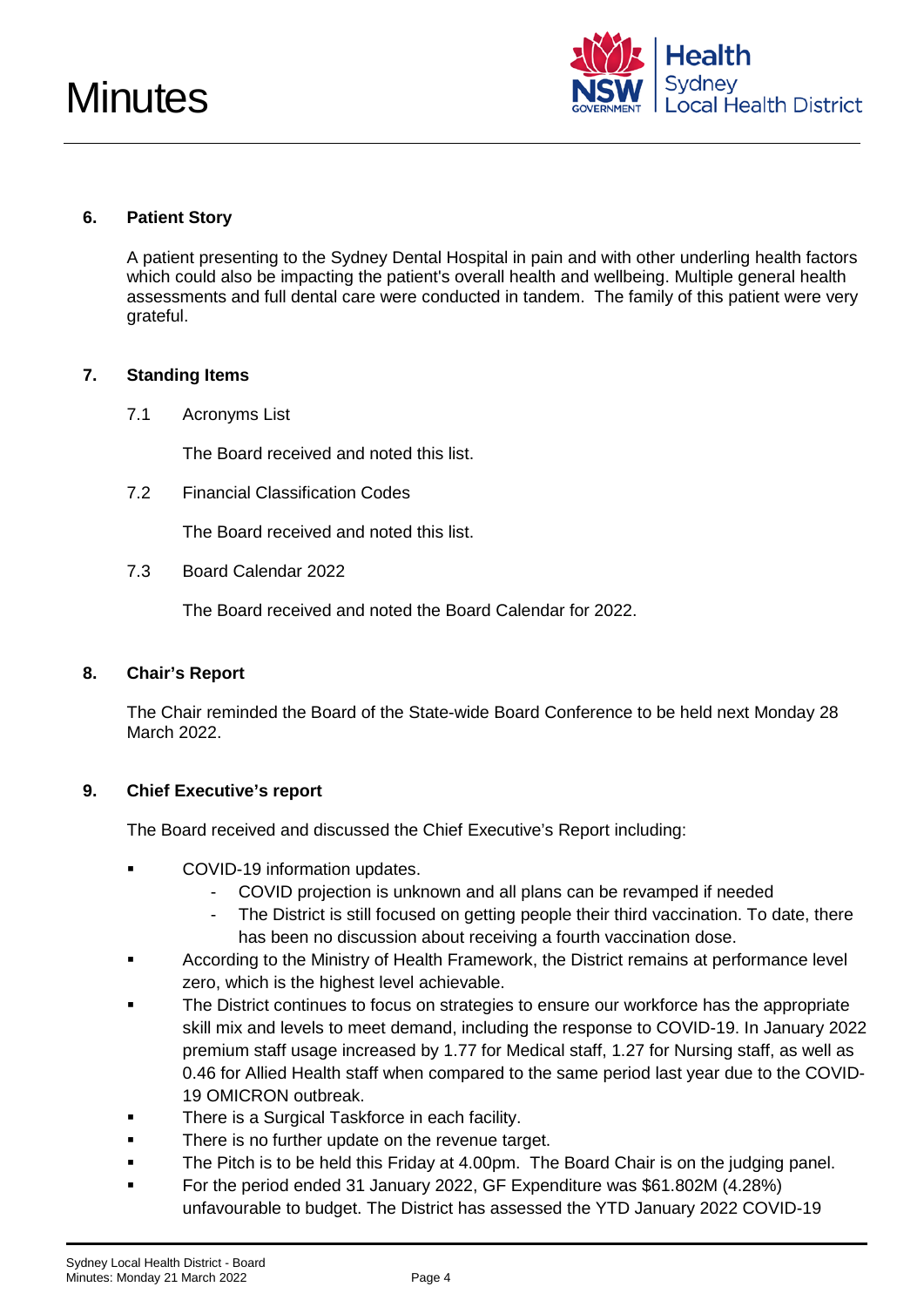



Incremental cost as \$413.962M. The District's unfavourable result for YTD January 2022 was primarily due to COVID-19 Incremental expense of \$61.075M and the delay in budget supplementation for Outsourced Elective Surgery, Clinics and Screening, COVID-19 Wards, Pathology testing, Special Health Accommodation, PPE, Cleaning, Contract Tracing and Vaccination Program associated with the standard Treasury reconciliation process. The District has received the December 2021 COVID-19 Stimulus Budget of \$35.551M in January 2022. Excluding the impact of COVID-19, the District is \$0.727M unfavourable to YTD January 2022 Expense budget.

- **EXECONTERGIVE CONTINGERY FUNDS WILL BE USE** OF WRITER **Planning.**
- **The winner of the RPAH redevelopment design competition will be announced soon.**
- Canterbury Hospital Stage 0 planning is progressing.
- Sydney Biomedical Accelerator is a state priority.
- Sydney Research is progressing well.
- 9.1 Finance and Performance Reports
	- 9.1.1 SLHD Board reporting pack January 2022

The Board received, read and noted the SLHD Board Reporting Pack for January 2022. The Board requested the Risk Number Nine "Cyber Threats to information Assets" needs to go up. This information will be provided to the Risk Committee.

9.1.2 Selected Performance Indicators – December 2021

The Board received, read and noted this report.

9.1.3 HealthPathways Dashboard Report

The Board received, read and noted this report.

9.1.4 MoH Board Report for the SLHD

The Board noted this report for the period October to December 2021 was not available

9.1.5 HAC Committee Report

The Board received, read and noted this report, in particular, the formation of a Governance Committee and the reduction in birth traumas.

#### 9.2 Project updates

9.2.1 Lifehouse

The Board received, read and noted the information in the Chief Executive's Confidential Report.

9.2.2 Macquarie International Private Hospital

The Board received, read and noted the information in the Chief Executive's Confidential Report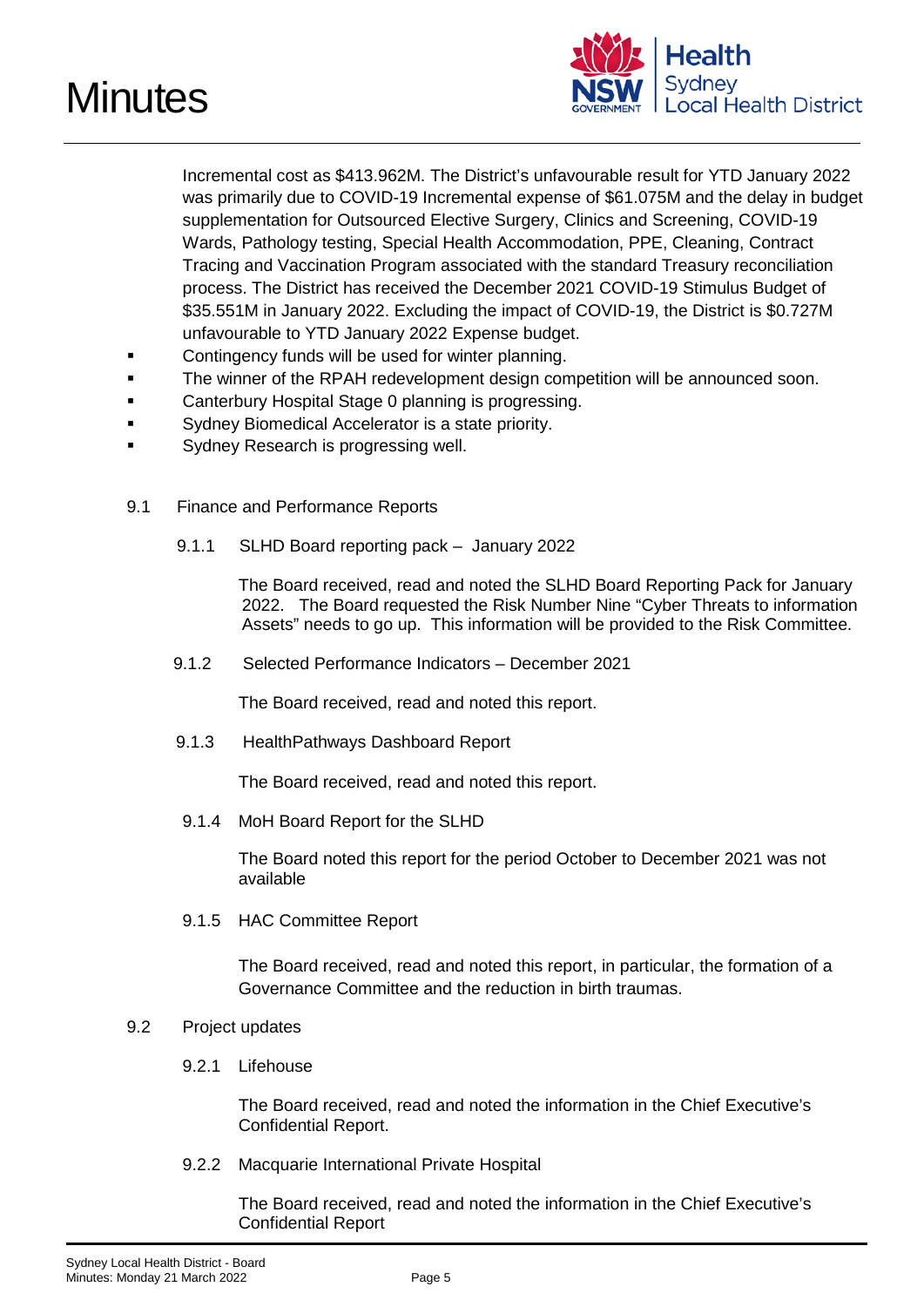

#### 9.3 Capital Works Report

The Board received, read and noted the Capital Works report.

- 9.4 Clinical Governance and Risk Reports
	- (i) Quarterly Report

The Board received, read and noted this report for the period October – December 2021.

(ii) Comprehensive Care

The Board received, read and noted this report.

(ii) SLHD Risk Register

The Board received, read and noted this report.

9.5 Audit and Risk Committee Report (period 18 November 2021 – 17 March 2022)

The Board noted this report for the period 18 November 2021 – 17 March 2022 is due in April 2022.

- 9.6 Facility Reports January 2022
	- (i) Balmain Hospital

The Board received, read and noted the Balmain Hospital facility report.

(ii) Canterbury Hospital

The Board received, read and noted the Canterbury Hospital facility report.

(iii) Community Health

The Board received, read and noted the Community Health Services report. The Board requested a timeframe for the completion of works at the Lakemba Community Health Centre.

(iv) Concord Hospital

The Board received, read and noted the Concord Hospital facility report. The Board noted the opening of the new building has been postponed.

(v) Drug Health Services

The Board received, read and noted the Drug Health Services report.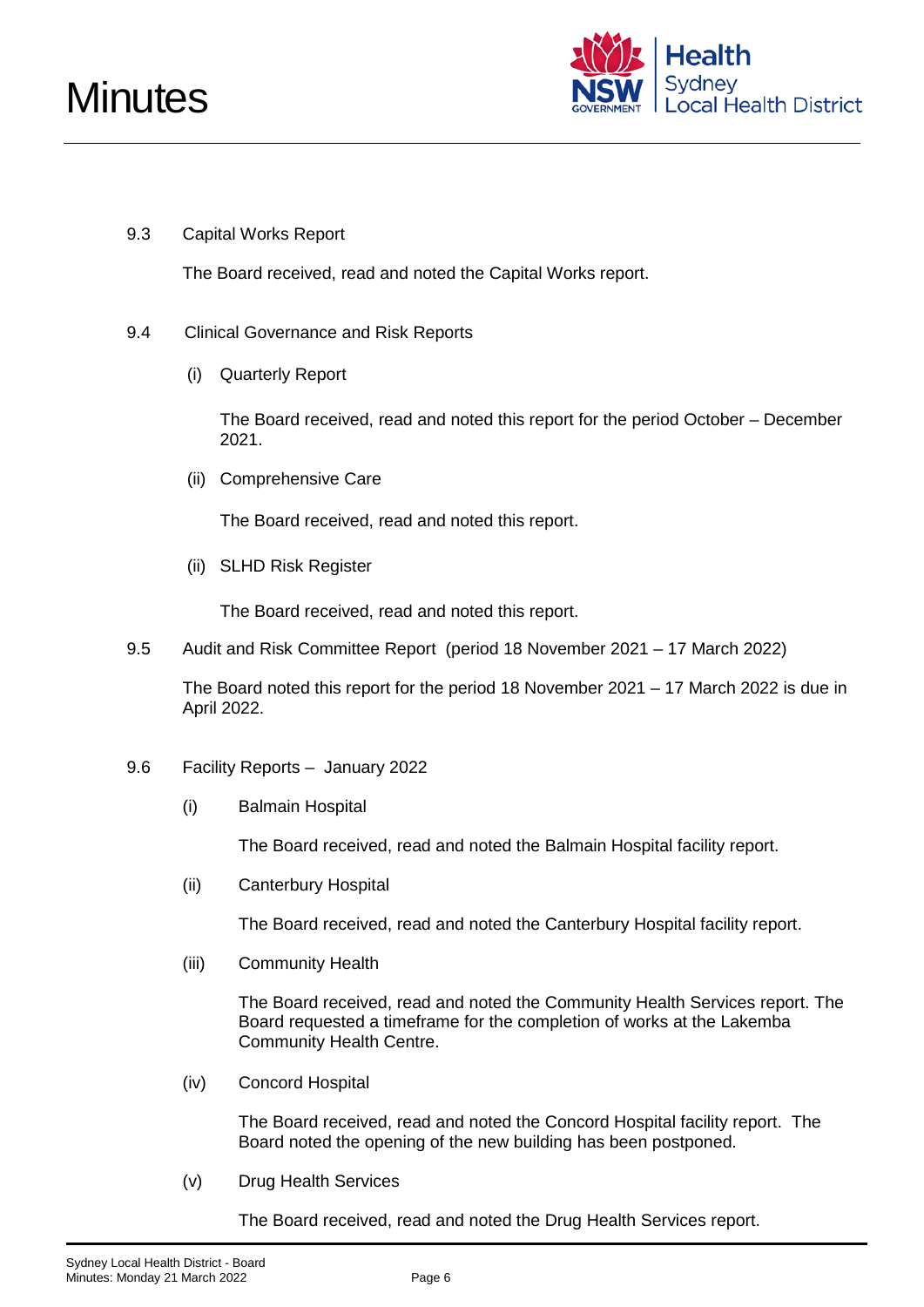

#### (vi) Mental Health Services

The Board received, read and noted the Mental Health Services report including:

- A copy of the Seclusion rates is to be provided to the Board
- Planning has commenced for Concord to gain 46 Forensic Beds by 2025.
- A presentation on the Enforceable Undertaking is to be provided to the Board.
- (vii) Oral Health Services and Sydney Dental Hospital

The Board received, read and noted the Oral Health Services and Sydney Dental Hospital facility report.

(viii) Population Health

The Board received, read and noted the report.

(ix) Royal Prince Alfred Hospital

The Board received, read and noted the Royal Prince Alfred Hospital facility report.

(x) RPA Virtual Hospital

The Board received, read and noted the RPA Virtual Hospital report.

(xi) SLHD Special Health Accommodation

The Board received, read and noted this report.

(xii) Tresillian

The Board received, read and noted the Tresillian report. A letter of congratulations is to be sent from the Board on their recent Accreditation with no recommendations being received.

(xiii) Lifehouse

The Board received, read and noted the Lifehouse report.

(xiv) Public Health Unit

The Board received, read and noted this report. The Board requested actual figures on the Adverse Effects following vaccinations.

(xv) Health Equity Research and Development Unit (HERDU)

The Board received, read and noted this report.

(xvi) Croydon / Marrickville / Redfern Community Health

The Board received, read and noted this report.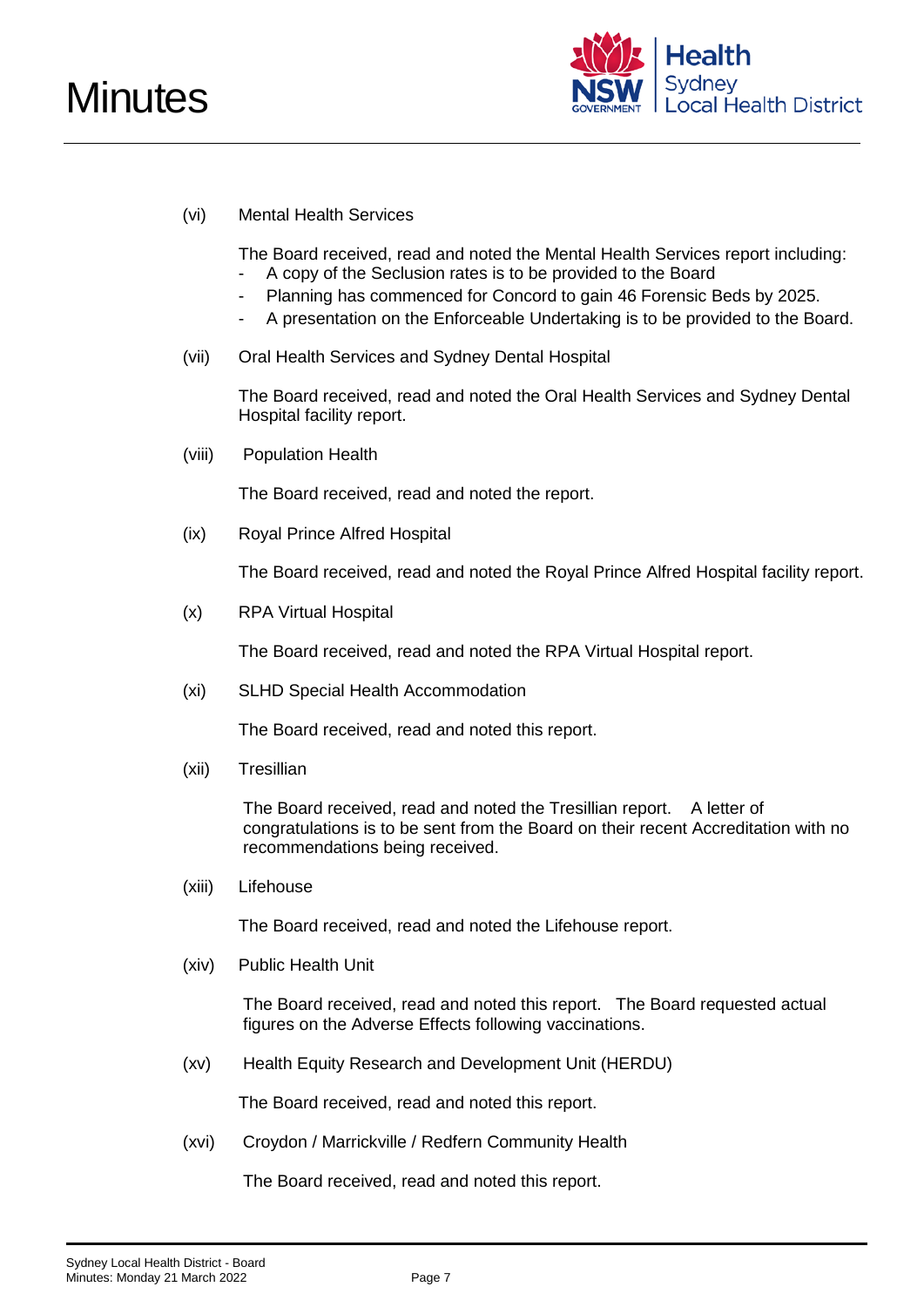

#### **10. Matters for approval / resolution**

Nil to report.

#### **11. Board Committee reports / minutes**

11.1 Finance, Risk and Performance Management Committee

The Board received, read and noted the minutes of the meeting held on 14 February 2022.

11.2 Education and Research Committee

The Board noted the meeting is to be held on Monday 21 March 2022.

11.3 Strategic Communication and Partnerships Committee (Previous Communications Committee)

The Board noted the next meeting is to be held on 5 April 2022.

11.4 Audit and Risk Committee

The Board noted the next meeting is to be held on 24 March 2022.

11.5 Health Care – Clinical Quality Council

The Board received, read and noted the minutes of the meeting held on 23 February 2022. The new Board members who sit on this Committee provided positive feedback with good presentations.

11.6 Health Care – Clinical Council

The Board received, read and noted the minutes of the meeting held on 23 February 2022.

11.7 Medical Staff Executive Council

The Board received, read and noted the minutes of the meeting held on 4 March 2022.

11.8 Patient and Family Centred Care Steering Committee (bi-monthly)

The Board noted the next meeting is to be held on 6 April 2022.

11.9 Aboriginal Health Steering Committee (bi-monthly)

The Board noted the next meeting is to be held on 29 March 2022.

11.10 Organ Donation for Transplant – Quarterly Report (January 2022 – March 2022)

The Board noted the report for the period January 2022 – March 2022 is due in May 2022.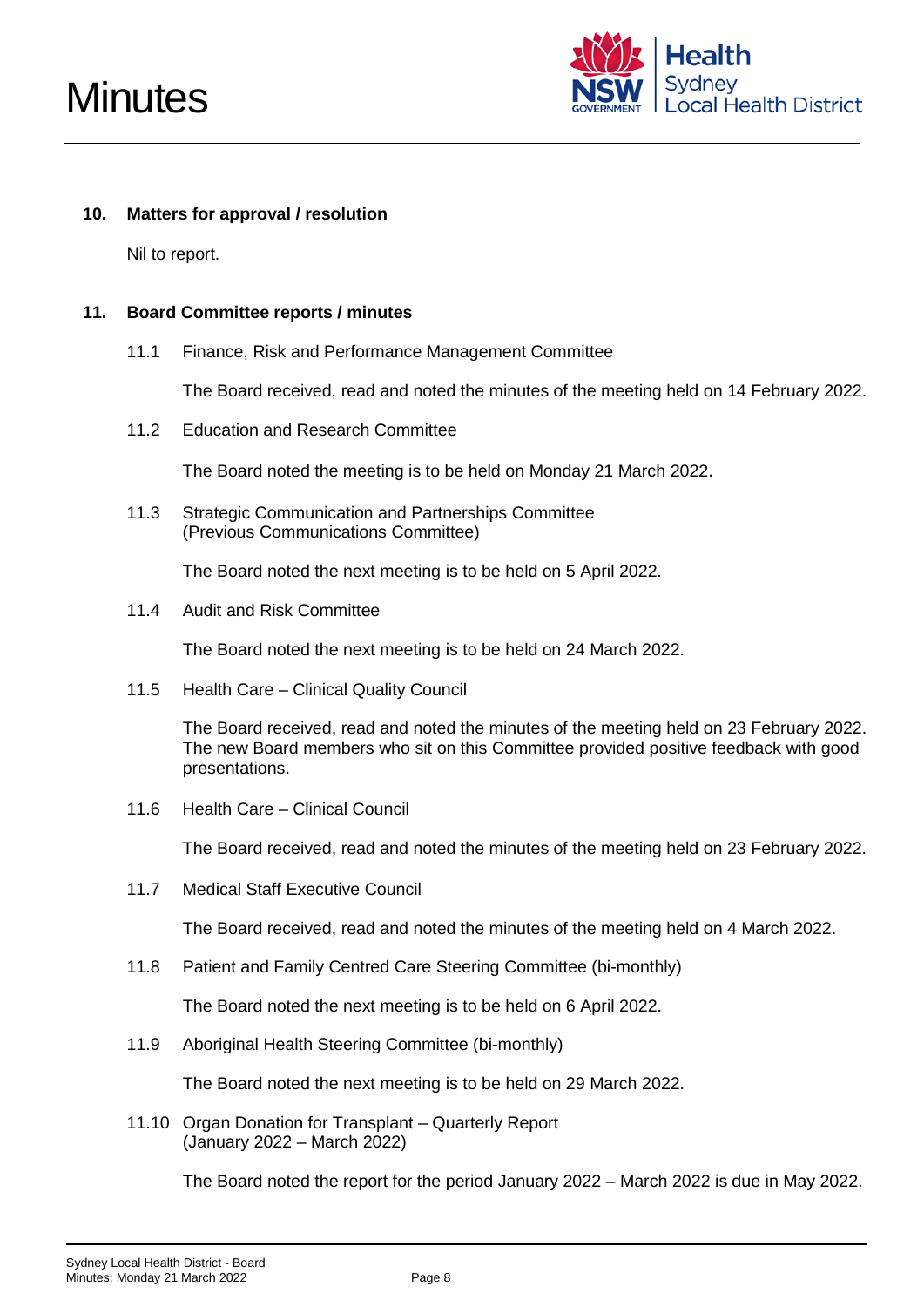

#### **12. Other Committee reports / minutes**

12.1 Sustainability Committee (bi-monthly)

The Board noted the meeting was held on 15 March 2022.

12.2 Medical and Dental Appointments Advisory Committee

The Board received, read and noted the minutes of the meeting held on 8 December 2021.

12.3 Finance Leaders Forum

The Board noted the meeting held on 19 January 2022 was cancelled.

12.4 NSW Health / SLHD Performance Review Meeting

The Board noted the meeting was held on 25 February 2022.

12.5 Organ Donation for Transplantation

The Board received, read and noted the minutes of the meeting held 22 February 2022. Liver transplants have been maintained throughout COVID.

12.6 Major Procurement, Assets and Imaging Steering Committee

The Board received, read and noted minutes of the meeting held on 8 February 2022.

12.7 Yaralla Estate Community Advisory Committee (bi-monthly)

The Board received, read and noted the minutes of the meeting held on 15 February 2022. The new Board Members were provided with some background about this Estate, its Heritage and what it can and can't be used for.

12.8 Concord Hospital Redevelopment Executive Steering Committee

The Board received, read and noted the minutes of the meeting held on 16 February 2022. Work has commenced on the car park at Concord.

12.9 RPAH Redevelopment Executive Steering Committee

The Board received, read and noted the minutes of the meeting held on 16 February 2022.

12.10 Sydney Healthy Eating and Active Living Committee (SHEAL) (bi-monthly)

The Board noted the next meeting is to be held on 7 April 2022.

12.11 Security and Violence Prevention Committee

The Board received, read and noted the minutes of the meeting held on 9 February 2022.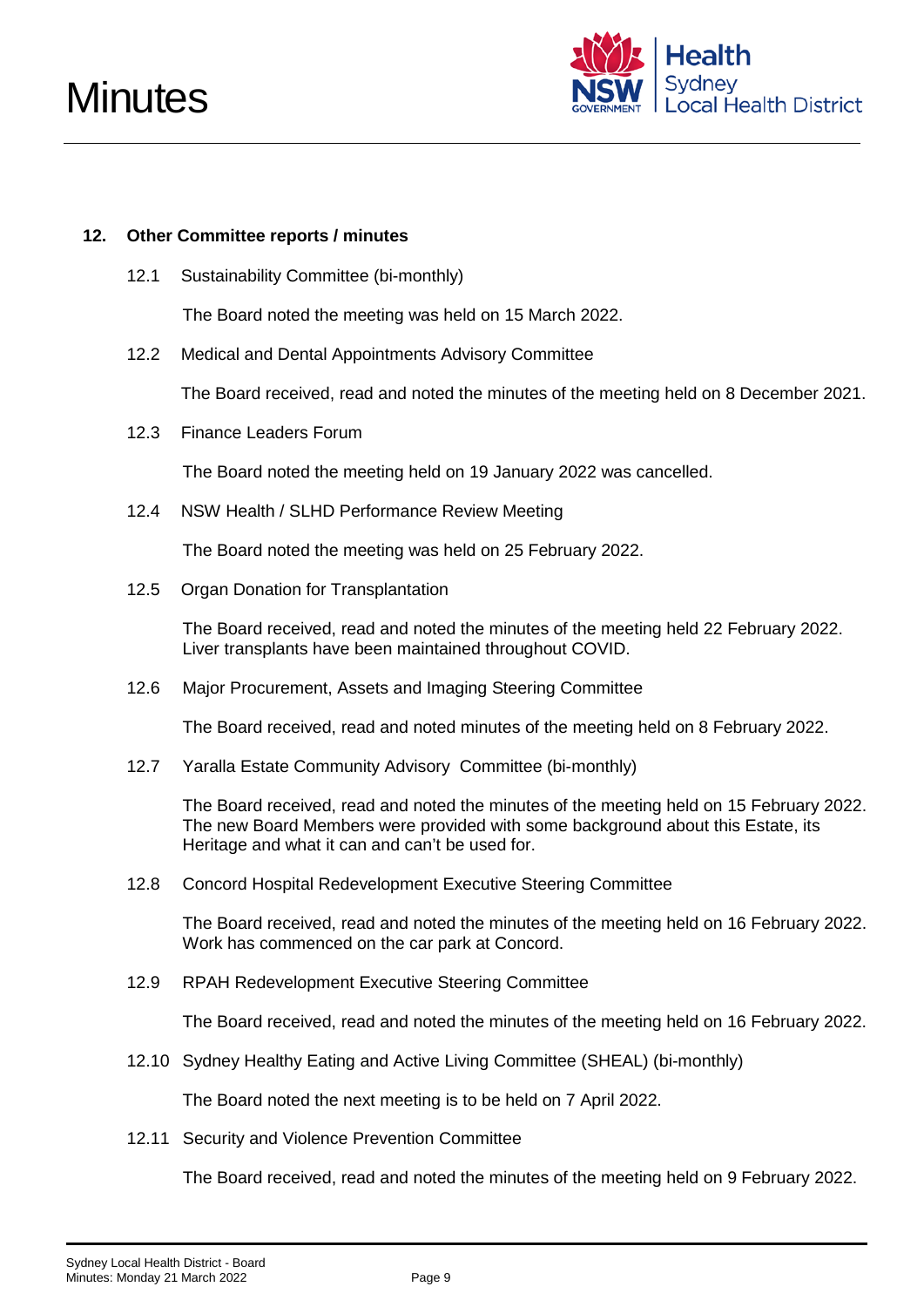



#### 13. **Matters for noting**

Disability Inclusion Action Plan Annual Report.  $13.1$ 

> The Committee received, read and noted this report. The Board congratulated the District on this plan and enquired whether "Employ My Ability" should be included.

#### **Other Business** 14.

**Winter Flu Vaccine**  $14.1$ 

The Board will be notified when the vaccine is available.

#### 15. **Next Meeting**

The next meeting will be held on Tuesday 19 April 2022 at 9.00am.

The meeting closed at 10.50am

Kolm Cijoho Chair

 $19.04.22.$ 

Date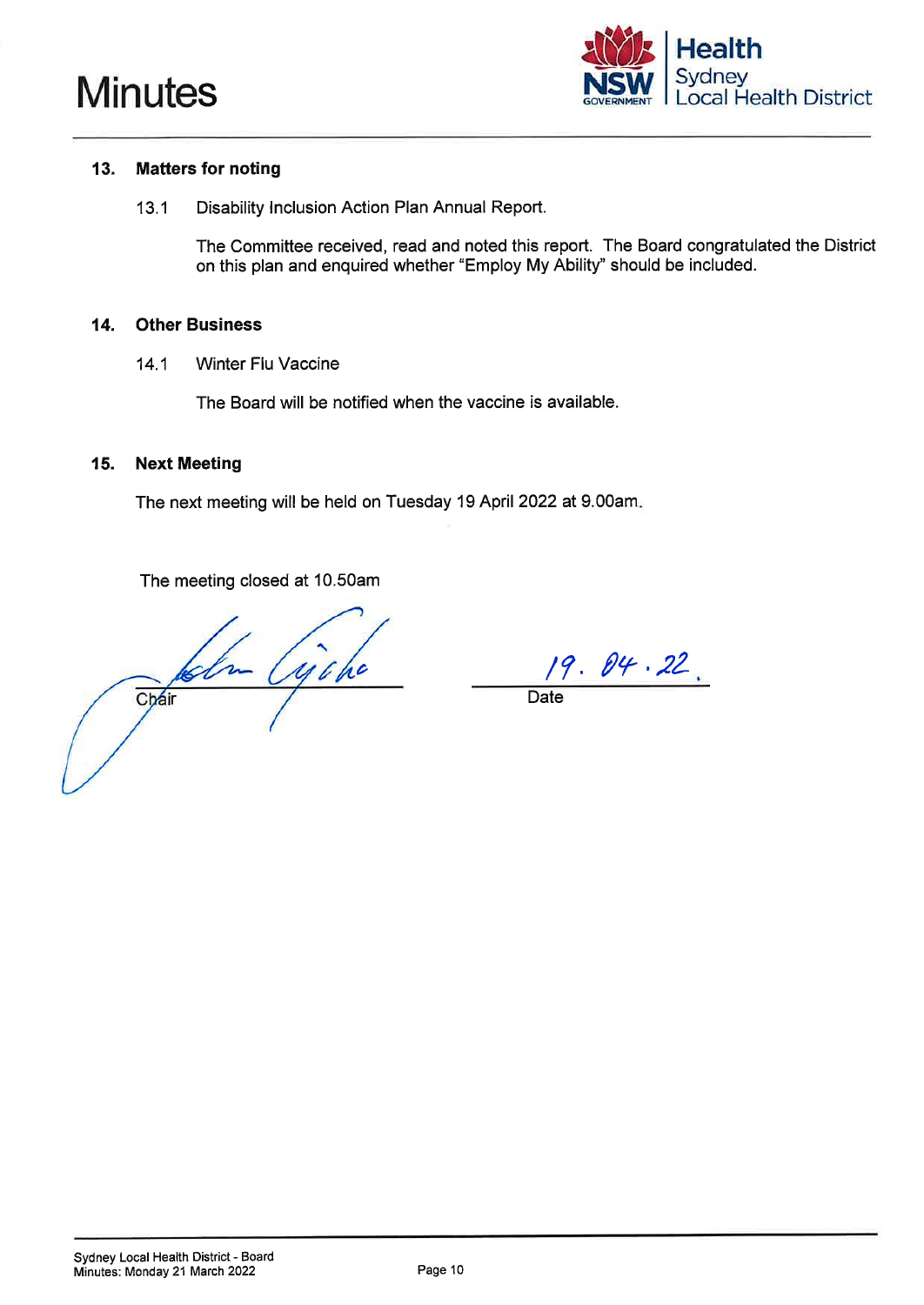

**Chief Executive's Report to the Finance, Risk and Performance Management Committee and the SLHD Board March 2022**

 $\_$  , and the set of the set of the set of the set of the set of the set of the set of the set of the set of the set of the set of the set of the set of the set of the set of the set of the set of the set of the set of th

### **COVID-19 UPDATE**

#### **SLHD**

- Central coordination of COVID-19 activities have continued through the SLHD Operations Centre, central coordination of supply and ordering of PPE, equipment and other issues.
- Special Flying Squad Teams continue to support community testing, Special Health Accommodation and other sites.
- Special Health Accommodation service has continued to provide adjunct accommodation to support the vaccination program.
- Mobile Vaccination Clinic continues to provide access to vulnerable communities to COVID-19 vaccination.
- Quarantine Facility Vaccination Program has continued.
- Process has been developed to manage and dispense non-PBS COVID-19 anti-virals through the Vaccination Program to patients prescribed these medications by their GPs.
- Transition working groups continue to develop transition plans for Vaccination and Screening Services for operational to a BAU model.

#### **SLHD Facilities**

- Continued to expand ICU capacity at RPA, Concord, CCMH, PMBC and Canterbury Hospitals to manage surge in demand of COVID-19 positive patients.
- Continued to expand inpatient COVID-19 wards to manage COVID-19 positive and amber at RPA, Concord and Canterbury Hospitals.
- Maintained service provision despite increase in furloughed staff due to COVID-19.
- Continued Staff and Visitor Screening Stations to check all people entering the health facilities established at all sites.



Figure 1 : COVID-19 Red, Amber and ICU Actual numbers in January 2022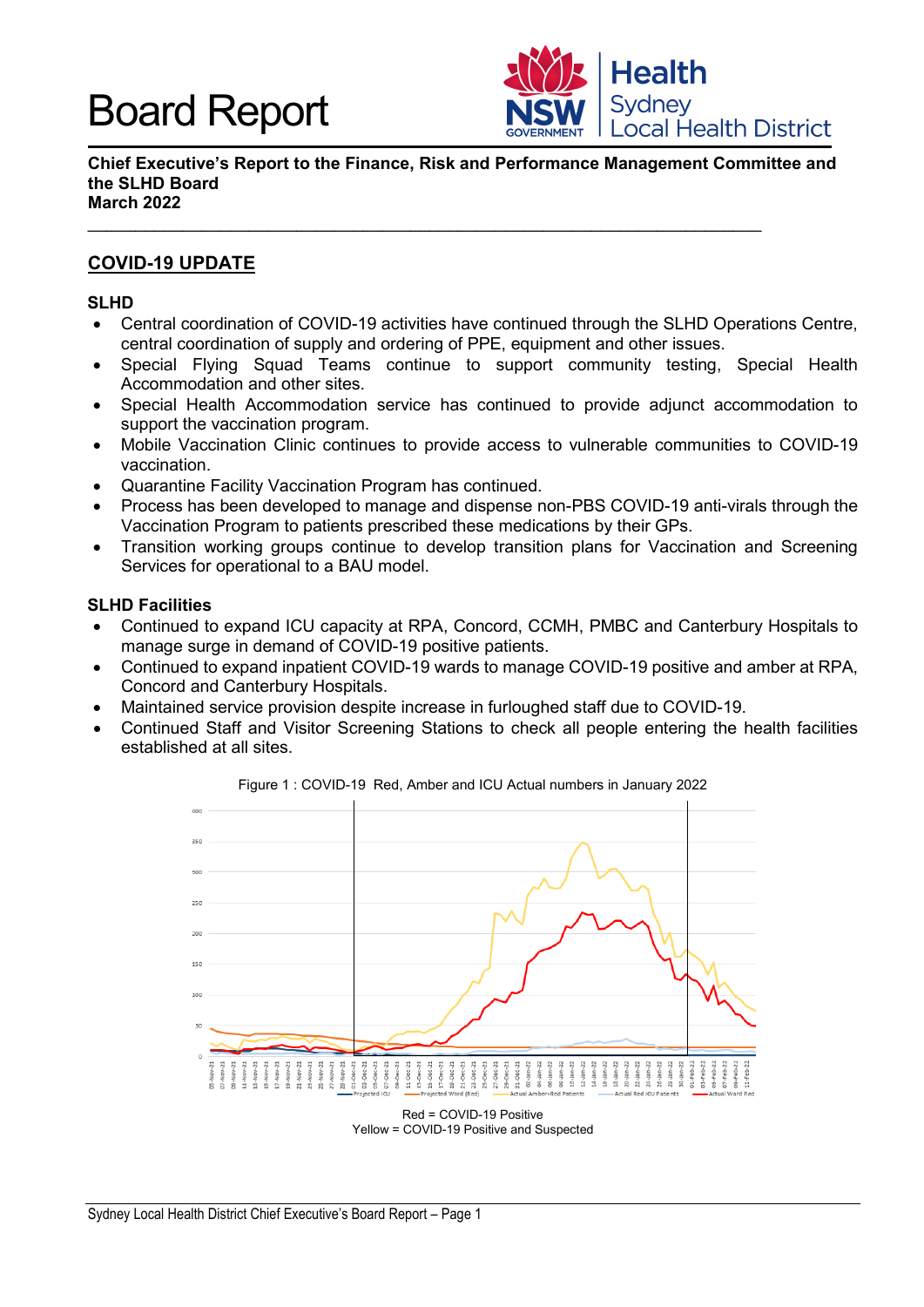

#### **SLHD Public Health Unit**

- Enhanced Environmental Health Officer inspections of food outlets with SLHD to ensure they have and comply with appropriate COVID-19 Safety Plans.
- Enhanced and expanded Contact Tracing capability through the SLHD Public Health Unit for locally acquired cases.
- Assistance provided to NSW Health in providing Special Health Accommodation for incoming international passengers, local acquired cases under the Public Health Order requiring medical supervision.

#### **Airport Operations**

- Screening and testing facilities established to at the international and domestic airports to support the health outcomes associated with the various Public Health Orders has now ceased.
- Managing the transfer of unvaccinated passengers to Quarantine Facilities via a contract with SERCO on behalf of the NSW Treasury commenced on 17 January 2022.

#### **SLHD Tiger Teams**

- Continued the use of the Special Flying Squad Teams to support community testing, Special Health Accommodation and other sites and support to facilities and services in COVID-19 operations.
- Continued the use of the special purpose vehicle to run mobile COVID-19 Testing Clinics.
- Tiger teams remain available to support staff if required
- Continuation of Fit Testing for staff
- Continued Fit Testing for staff from high risk areas, note this is on top of existing Fit Checking.

#### **SLHD COVID-19 Support Centre**

- Continued to operate the SLHD COVID-19 Support Centre to answer enquiries regarding from people seeking assistance with general COVID-19 enquiries, vaccination appointments and Vaccination certificates.
- Relocated the COVID-19 Support Centre from the demountable building behind ICT services to Sydney Olympic Park Vaccination Centre within Pod 4.
- Continued to support to the Quarantine Facility Vaccination Program.

The Aboriginal Cultural Support Team enabled complex cultural care to be provided to COVID-19 positive patients, close contacts and other community members during 2021 and early 2022. The contribution of the team has been widely acknowledged, in particular by the Aboriginal Medical Service Redfern and the City of Sydney Council. The Chief Executive has recently funded this team permanently under RPA Virtual Hospital.

#### **Vaccination**

The SLHD managed vaccination centres have administered over 1.6 million vaccine doses since the vaccination program commenced in February 2021.

The District has continued to support the NSW Health Vaccination Program through a range of fixed and mobile vaccination clinics including the following:

Current vaccines available:

- Pfizer available for primary doses for 12 years and older
- Pfizer available for booster doses for 18 years and older
- Astra Zeneca available for primary doses for 18 years and older.
- Astra Zeneca available for select people who have cannot have a mRNA vaccine as a booster.
- Moderna available for primary doses for 12 years and older.
- Pfizer Paediatric available for 5-11 years for primary doses.
- Novavax available for primary doses for 18 years and older.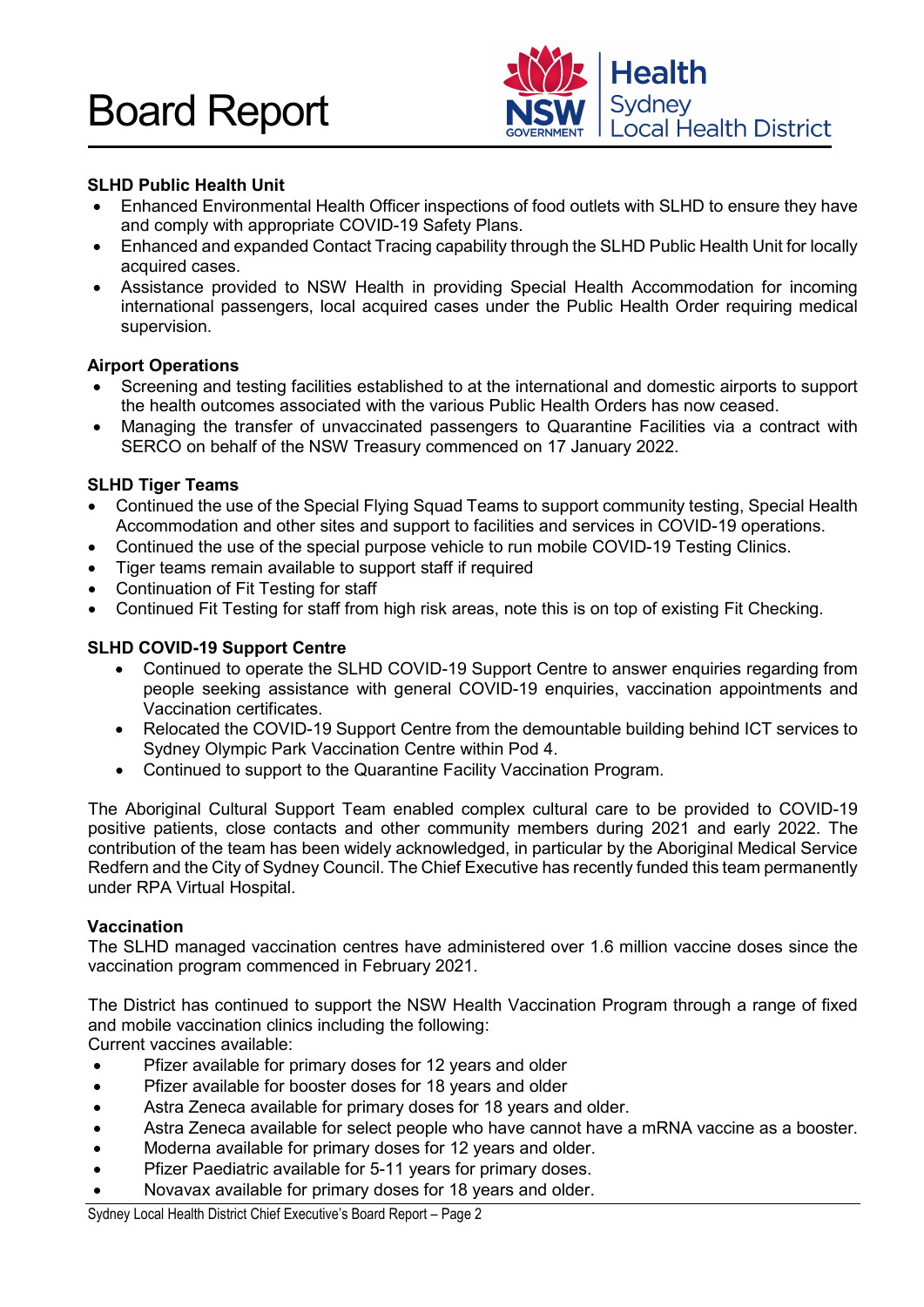

#### •

Current SLHD Vaccination Program sites and capability

- NSW Health Vaccination Centre (1 Figtree Drive) with an ability to vaccinate 14,500 per day
- RPA Vaccination Clinic with the ability to vaccinate 4,500 per day
- Redfern (Koori) Clinic with the ability to vaccinate 250 per day
- TCH Vaccination Clinic with the ability to vaccinate 250 per day
- Croydon, Forest Lodge, Marrickville, Punchbowl and Riverwood paediatric vaccination clinics established.
- Mobile Vaccination Clinics established
- Outbreak Management vaccination teams to support and vaccinate people identified by the Outbreak Management Team leads.
- Social House Vaccination teams established to target residents of various social housing areas.
- Aboriginal Task Force established to provide assistance to aboriginal families who have been affected by COVID-19

The Paediatric Vaccination Program for children 5-11 years commenced on 10 January 2022. Significant work was undertaken to ensure that we provided a positive environment for children at all of the centres including art work, Certificates and activity bags for the children.

Sydney International Airport Vaccination Clinic formally closed Friday 11th February, 2022.

Continued management of Flying Squad model to provide COVID-19 vaccinations to RACF, Ports, Disability Homes and other areas, in addition to in-reach to selected speciality clinics at RPA and Concord Hospital.

#### **Special Health Accommodation**

- In early January 2022, SHA experienced the effects of the peak of the COVID-19 Omicron variant impact on staffing availability. However, admissions were lower than the surge experienced through the Delta variant wave and this meant operations, while tight, were ongoing.
- Patient numbers decreased from 1085 in December 2021 to 556 in January 2022.
- Sadly, a SAC1 incident occurred at the SHA Mascot property in January 2022. The incident is being investigated through a SAER process in conjunction with two other LHD's and the family continues to be supported through this difficult time by Health.
- The Waterloo SHA which was stood up in December in anticipation of large admission numbers from Omicron was re-hibernated and handed back to Meriton during January 2022.
- North Ryde SHA completed make-good works and was handed back to Meriton in January 2022.
- The last patient was discharged from Mascot on 18 January 22 in anticipation of make good works to be undertaken for the property to be handed back to Meriton on 1 March 22.
- Staff transition planning was re-commenced at the end of January 2022 and is ongoing. The clinical support services transition planning is supported by an education program focusing on Customer Service in Healthcare, How Health Works, Applying and Preparing for Interviews, eMR, Health Roster and Privacy and Confidentiality. CEWD have been engaged to support the program. Work continuing with CEWD and SHA education staff for the development and roll out of the transition education program for all nursing staff.
- Some SHA Senior management staff have already transitioned into new roles within the district and a new org chart developed to ensure ongoing governance structure.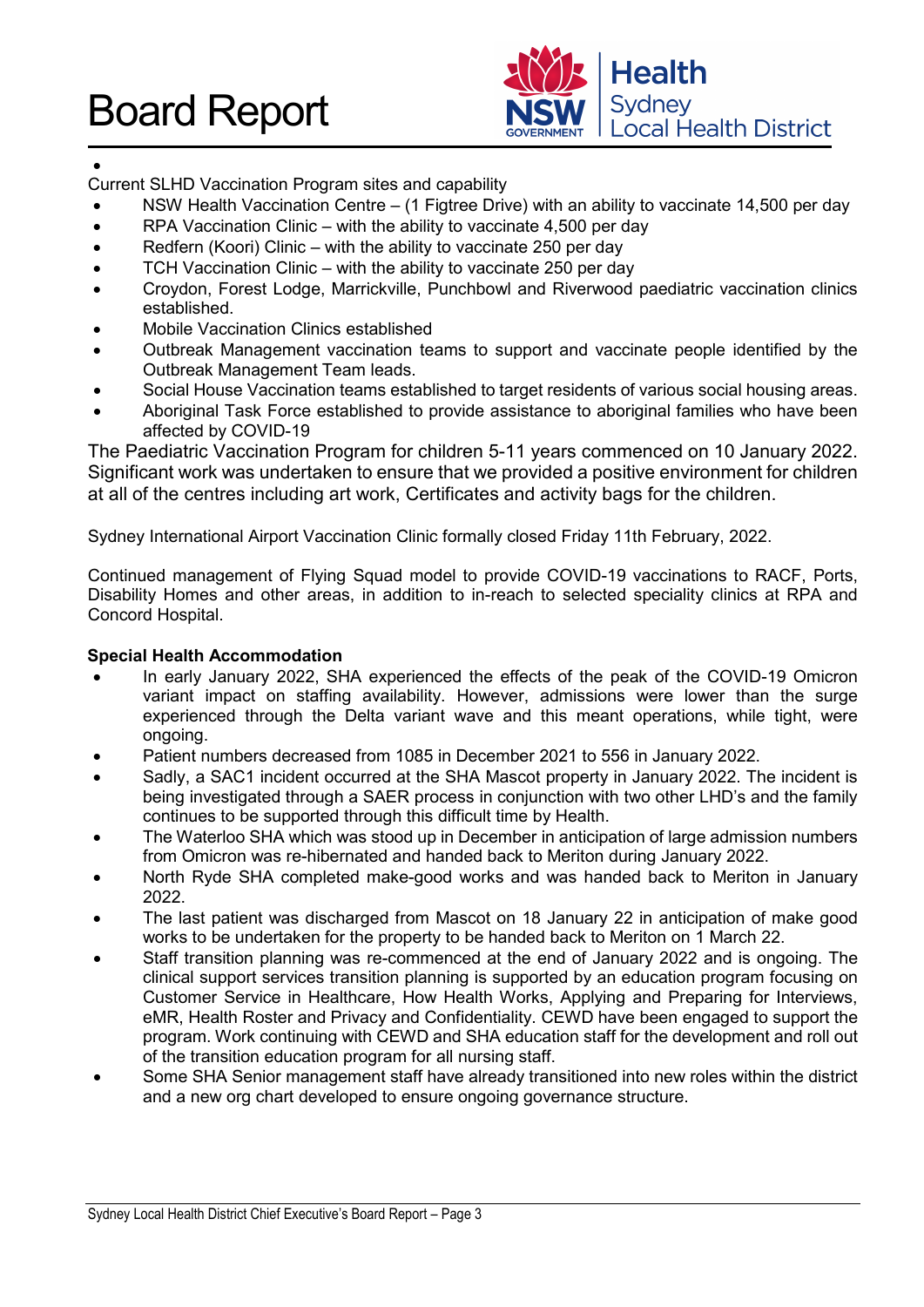

#### **PERFORMANCE**

#### **According to the Ministry of Health Framework, the District remains at Performance level 0, which is the highest level achievable.**

#### **Safety and Quality**

Despite the significant demands placed on staff due to the COVID-19 response, SLHD continues to maintain the quality and safety of our services. SLHD is currently returning services across the District to pre-COVID-19 levels and activity, ensuring safety and quality for staff and patients is at the forefront of this transition.

There were no Serious Adverse Events overdue during the month of January 2022.

There was a decrease in the number of Mental Health Readmissions within 28 days for the month of November 2021 to 10.2% in comparison to 10.6% for the same period last year. The District continues to focus on strategies to improve mental health performance. A General Manager, Mental Health has been implemented to support the Mental Health Stream.

The District continues to perform well in relation to unplanned readmissions within 28 days of separation, reporting 5.0% for the month of December and 4.7% YTD December, which is below the State average of 5.6% for the month and 5.4% YTD December. Unplanned Emergency Representations (same ED within 48 hours) were 5.5% for the month and 4.4% YTD January 2022, which is above the State average of 4.8% for the month, and below the state average for YTD January 2022 at 4.5%.

The District is below the target (1.0/10,000 bed days) for Staphylococcus Aureus Bloodstream Infections (SABSI), with 0.8 per 10,000 bed days for the month of December 2021. There were 0 Central Line Associated Bloodstream (CLAB) infections reported in December 2021. Ongoing education and training in infection control strategies and CLAB awareness discussions at ICU morbidity and mortality meetings continue. The District has invested significantly during COVID-19 on additional infection prevention and control measures particularly through the IPC teams in the SHA and the Tiger teams. Further support has been implemented with IPC facilitators deployed to high risk clinical streams across the District. An Infection Prevention Taskforce has been established to leverage off the learnings during COVID. The goal is to have no Hospital Acquired Infections by 2025.

The District is performing well in relation to 10 of the 14 HACS, under performing in relation to Hospital Acquired Renal Failure, and not performing in relation to Fall Related Injuries in Hospital, Hospital Acquired Venous Thromboembolism and Hospital Acquired Endocrine Complications. The rate of Hospital Acquired Renal Failure was 3.5 per 10,000 episodes which is slightly above the target of 3.4 for the 12 month rolling period of December 2020 – November 2021. The instances of Hospital Acquired Renal Failure increased by 2 during the period, when compared to the previous 12 month rolling period. The rate of Fall Related Injuries in Hospital was 6.3 per 10,000 episodes, which is above the target of 5.7 for the 12 month rolling period of December 2020 – November 2021. Falls Related Injuries in Hospital decreased by 6 during the reporting period, when compared to the same period last year. The rate of Hospital Acquired Venous Thromboembolism was 11.8 per 10,000 episodes, which is above the target of 11.0 for the 12 month rolling period of December 2020 – November 2021. Instances of Hospital Acquired Venous Thromboembolism increased by 48 during the reporting period, when compared to the same period last year. The rate of Hospital Acquired Endocrine Complications was 33.6 per 10,000 episodes, which is above the target of 29.7 for the 12 month rolling period of December 2020 – November 2021. Instances of Hospital Acquired Endocrine Complications decreased by 84 during the reporting period, when compared to the same period last year.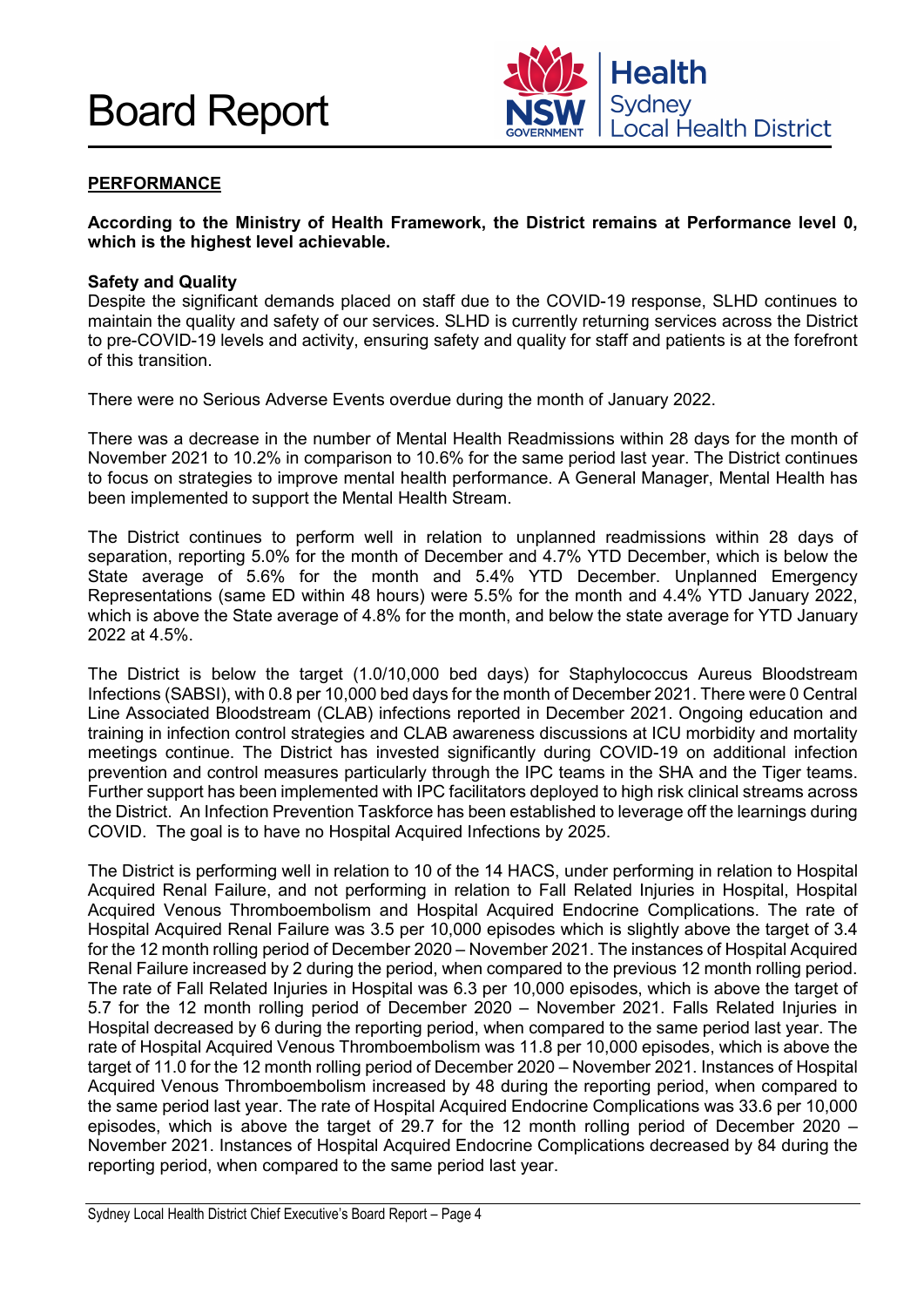

The District continues to work on improving its performance in relation to all HACs, with facilities/services providing monthly updates to their HAC Action Plans, which is overseen by the SLHD HAC Steering Committee. District HAC Operational Coordinators and Clinical Leads for each of the HACs have been appointed to further support facilities and services in the development of strategies to reduce HACs District wide.

The District has continued to have no incorrect procedures resulting in death or major loss of function.

#### **Workforce**

The District continues to focus on strategies to ensure our workforce has the appropriate skill mix and levels to meet demand, including the response to COVID-19. In January 2022 premium staff usage increased by 1.77 for Medical staff, 1.27 for Nursing staff, as well as 0.46 for Allied Health staff when compared to the same period last year due to the COVID-19 OMICRON outbreak.

The District has continued to focus on ensuring its hospitals are appropriately staffed to manage the increasing activity associated with COVID-19 in the Emergency Departments, COVID-19 wards and Intensive Care Units that is continuing to occur. There has been ongoing focus on the workforce challenges in ICU surge activity which has been required to manage the recent COVID-19 outbreak since June 2021.

The District has also been continuing to focus on ensuring appropriate nursing, medical and administration staff to support the COVID-19 Vaccination Program in NSW and in particular the NSW Health Vaccination Centre at Sydney Olympic Park 7 days per week with the commencement of the Paediatric Vaccination Program on 10 January 2022.

#### **Activity**

Significant pressure has continued to be placed on all hospitals in the District with the increase in the presentation and admission of COVID-19 positive patients and patients on COVID-pathways since December, associated with the recent COVID-19 OMICRON outbreak. Hospital capacity to deal with the outbreak has been increased through ceasing all non-urgent elective surgery and reducing outpatient clinics across the District. The District is currently implementing a return of services to manage the demand and impact of COVID-19, as well as the demands of surgery and patient care.

As a result, there has been a decrease of 19.80% in the number of separations (9,894) for the month of January 2022 when compared to the same period last year (12,337). YTD January separations have decreased by 13.70% when compared to the same period last year. This is consistent with the decrease in non-urgent elective surgery and reduced inpatient activity associated with the recent outbreak of COVID-19. In January 2022, the District's occupancy rate decreased by 3.68% to 82.36% when compared to the 86.04% reported in January 2021.

There were 13,569 attendances to the District's Emergency Departments in January 2022, which is a 1.16% increase from 13,414 in January 2021. YTD January Emergency Department attendances have decreased by 1.36% to 91,742 when compared to the same period last year (93,011). For the month of January, case weighted attendances have decreased by 4.06% when compared to the same period last year. The District is continuing to investigate the impact of COVID-19 on the reduction of Emergency Department presentations in partnership with the George Institute.

#### **Emergency Treatment Performance (ETP)** (formerly NEAT)

Despite the impact of COVID-19 the District continues to work on it's ETP performance. There was a 9.18% decrease in ETP in the month of January 2022 to 62.70% when compared to the same period last year. The decrease in performance is due to the increased demands associated with the increase in COVID-19 cases presenting to, and being admitted to, the District hospitals. YTD January ETP decreased by 6.00% to 63.05% when compared to the same period last year. Admitted ETP was below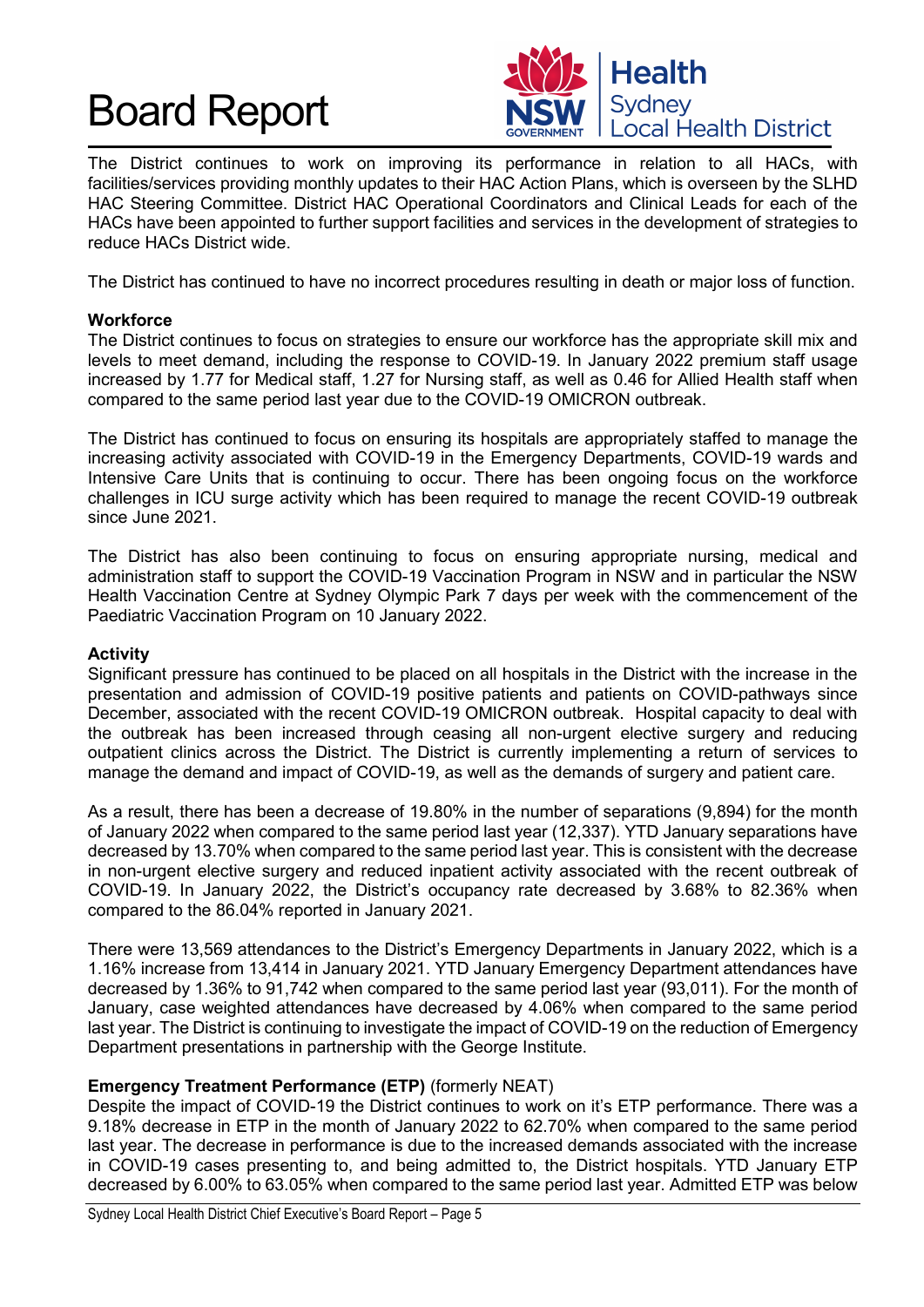

target (50%) for the month of January at 30.21%, which is a 22.60% decrease on the same period in the previous year.

#### **Transfer of Care**

The District performed below target (90%) for transfer of care (TOC) in January 2022, with 78.40% of all patients transferred from ambulance to our emergency departments in 30 minutes or less. This has been due to the significant increase in the number of patient on a COVID-19 pathway presenting to the Emergency Department which has significant increased processing times due to PPE and Infection Prevention and Control measures required.

#### **ED Triage**

The District achieved triage Categories 1, 4 and 5 targets for the month of January. Triage Categories 2 and 3 performance is below the revised targets at 80.24% (target 95%) and 75.18% (target 85%) respectively. Triage time has been significantly impacted by the increase in COVID-19 patients and COVID-19 pathway patients as discussed above.

#### **Elective Surgery**

As indicated previously in this report, non-urgent elective surgery has been ceased to enable capacity to deal with the current COVID-19 Outbreak. As a result, there were 1,031 less elective surgeries performed in SLHD facilities in January 2022 when compared to the same period in the previous year, representing a decrease of 70.28% (excluding Collaborative Care surgery).

For the month of January, 100% of Category A, 90.21% of Category B, and 98.48% of Category C elective surgery patients were admitted within the clinically appropriate timeframe for their surgery. YTD January surgical patients not ready for care increased by 3.87% (342) when compared to the same period last year.

To supplement operating capacities within Royal Prince Alfred Hospital, Concord Repatriation General Hospital and Canterbury Hospital, collaborative care arrangements are continuing to be utilised with private facilities. Facilities currently engaged in Collaborative Care arrangements include Chris O'Brien Lifehouse, East Sydney Private, Hurstville Private, The Mater Private, North Shore Private, Sydney Day Surgery, Sydney Adventist Hospital, Strathfield Private, Chatswood Private, St George Private, Westmead Private, St Luke's Private, Waratah Private, Sydney South West Private and Macquarie University Hospital.

| <b>SLHD WEEKLY SURGICAL REPORT</b><br>20/02/2022<br><b>WEEK ENDING:</b> |                                         |                                           |                    |                                         |                                           |                    |                       |                      |                      |
|-------------------------------------------------------------------------|-----------------------------------------|-------------------------------------------|--------------------|-----------------------------------------|-------------------------------------------|--------------------|-----------------------|----------------------|----------------------|
| <b>Month TD</b><br>21/22 FYTD                                           |                                         |                                           |                    |                                         |                                           | 18/19 FYTD         | <b>FYTD VARIANCE</b>  | <b>FYTD VARIANCE</b> |                      |
| <b>FACILITY</b>                                                         | <b>FACILITY THEATRE</b><br><b>CASES</b> | <b>COLLABORATIVE</b><br><b>CARE CASES</b> | <b>TOTAL CASES</b> | <b>FACILITY THEATRE</b><br><b>CASES</b> | <b>COLLABORATIVE</b><br><b>CARE CASES</b> | <b>TOTAL CASES</b> | <b>BASELINE CASES</b> | <b>TO BASELINE</b>   | <b>TO BASELINE %</b> |
| <b>RPAH</b>                                                             | 745                                     | 295                                       | 1040               | 7623                                    | 2856                                      | 10479              | 12229                 | $-1750$              | $-14.31%$            |
| <b>IRO</b>                                                              | 0                                       | 4                                         | 4                  | 231                                     | 110                                       | 341                | 1112                  | $-771$               | $-69.33%$            |
| <b>CRGH</b>                                                             | 264                                     | 140                                       | 404                | 4024                                    | 970                                       | 4994               | 8252                  | $-3258$              | $-39.48%$            |
| <b>CANT</b>                                                             | 194                                     | 53                                        | 247                | 2815                                    | 379                                       | 3194               | 4367                  | $-1173$              | $-26.86%$            |
| <b>TOTAL</b>                                                            | 1203                                    | 492                                       | 1695               | 14693                                   | 4315                                      | 19008              | 25960                 | $-6952$              | $-26.78%$            |

Surgical Taskforces at RPA, Concord and Canterbury Hospitals continue to oversee the surgical recovery program. Membership of the taskforce in each facility includes the District and Facility Executive, Senior medical, nursing and allied health clinicians and clinical directors from surgical departments, operating theatres, anaesthetics, emergency departments, ICU and wards.

#### **Emergency Surgery**

There were 137 less emergency surgeries performed in the month of January 2022 when compared to the same month last year, representing a 11.29% decrease.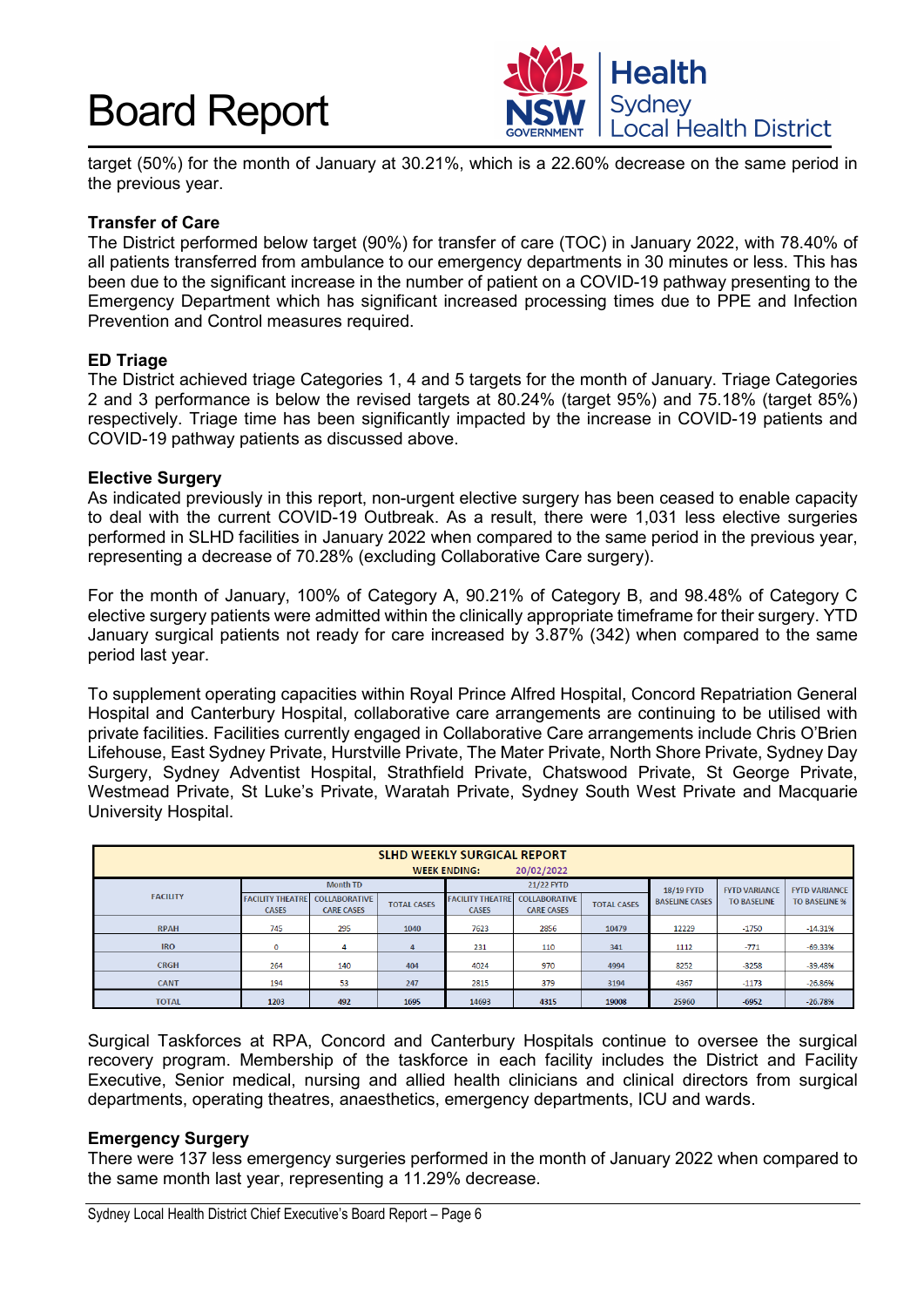

### **Community Care and Hospital in the Home**

The District has continued to manage its activity through the support of Sydney District Nursing, which continues to manage over 1,000 patients per day in the community who would otherwise be seen in Hospital. YTD January 2022 Hospital in the Home overnight separations decreased by 27.2% when compared to the same period last year. There has also been an increase in virtual health care provided through the RPA Virtual Hospital.

### **NATIONAL FUNDING REFORM / ACTIVITY BASED FUNDING**

#### **NWAU Activity against Target**

Despite the impact of COVID-19, the District continues to perform well in relation to the NWAU activity against target, with a 9.06% variance for YTD January, excluding Dental and Sub-Acute.

| <b>Stream</b>        | Target  | Actual  | Variation             | Variation % |
|----------------------|---------|---------|-----------------------|-------------|
| Acute*               | 95,658  | 83,233  | 12,425                | $-12.99%$   |
| $ED**$               | 14,218  | 12,491  | 1,727                 | $-12.15%$   |
| NAP***               | 26,760  | 55,636  | 28,876                | 107.91%     |
| SNAP <sup>^</sup>    |         |         |                       |             |
| <b>MH Admit</b>      | 11,118  | 10,582  | 536<br>$\blacksquare$ | $-4.82%$    |
| MH NAP <sup>^^</sup> | 5,428   | 5,110   | 318<br>٠              | $-5.86%$    |
| Total                | 153,181 | 167,052 | 13,871                | 9.06%       |
| Dental DWAU          | 36,739  | 18,853  | 17,886                | -48.68%     |
| Dental NWAU#         | 4,613   | 2,367   | $-2,246$              | -48.68%     |
| Total (NWAU)         | 157,794 | 169,419 | 11,625                | 7.37%       |

\*\* 188 uncoded Acute episodes

\* Emergency Department is in NWAU20

\*\*\* Inclusive of COVID clinics and the Special Health Accommodation

^ SNAP currently unavailable

^^ MH NAP is YTD December

# NWAU=589/4691\*DWAU

#### **REVENUE ENHANCEMENT DEVELOPMENT COMMITTEE**

#### **SLHD REVENUE COMMITTEE**

#### **Private Health Insurance Usage**

For the month of January 2022 14.95% (1,405 separations) of all patients discharged by SLHD facilities were classified as privately insured.

There was a decrease of 596 (29.79%) patients who elected to use their private insurance compared to the same period last year and a decrease of 469 (25.03%) in total separations from previous month.

For the month ended January 2022 conversions for facilities as compared to the same period last year were:

- RPAH a decrease of 325 (30.60%) private patients.<br>Concord a decrease of 209 (25.68%) private patient
- Concord a decrease of 209 (25.68%) private patients.
- Canterbury Hospital a decrease of 51 (48.57%) private patients.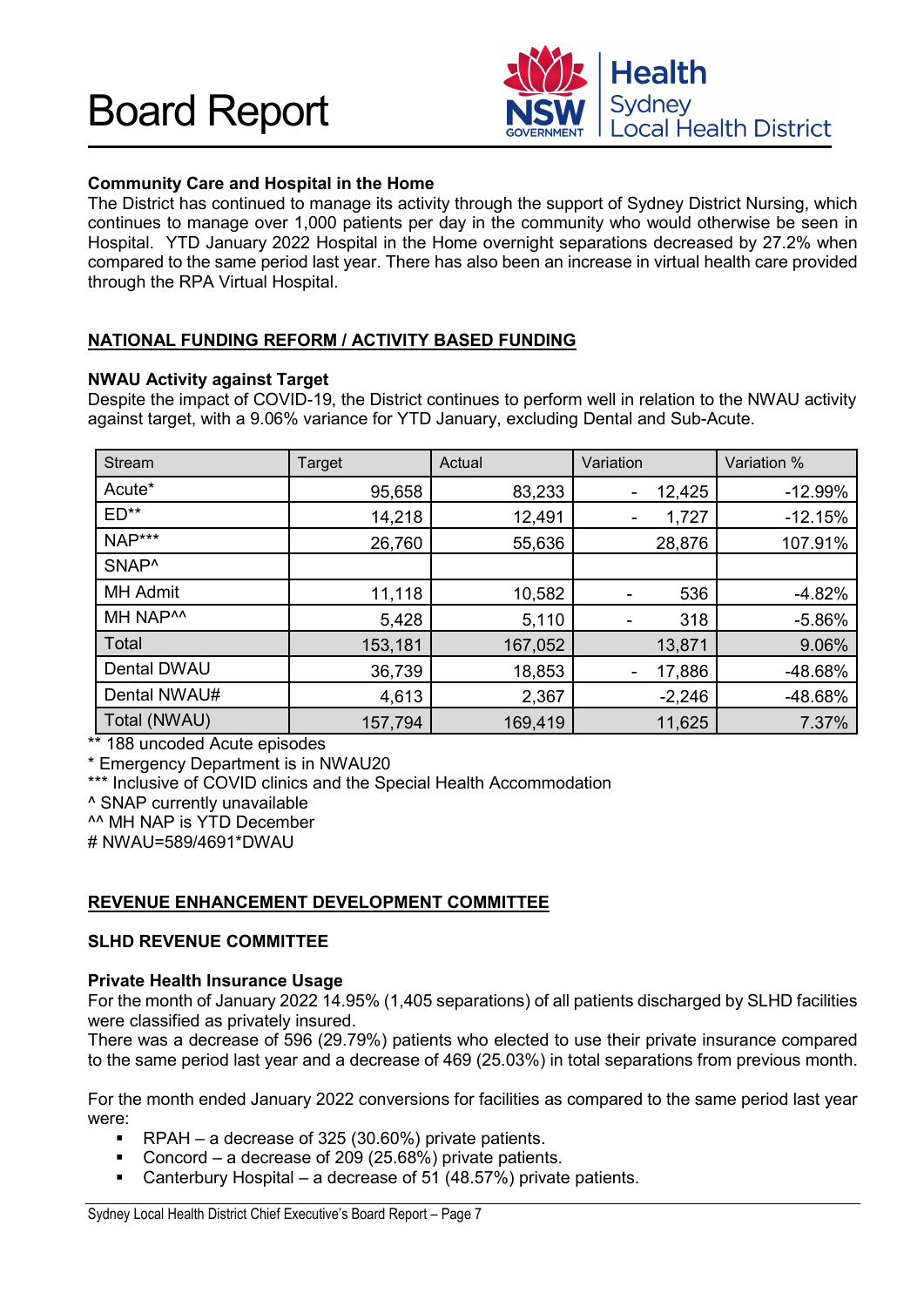

- $\blacksquare$  IRO a decrease from 13 to 0 private patients.
- Balmain Hospital an increase of two (28.57%) private patients.

#### **Single Room Usage**

For the month of January 2022, 9.71% of patients were flagged as infection control across the District. For the month, 13% of all available single rooms were occupied by private patients and 34% of all private patients were accommodated in single rooms.

#### **SLHD Strategic Revenue Network**

Key notes:

- SLHD Strategic Revenue Network meeting was not held in December 2021.
- Clinician Billing Portal (CBP) is progressing with RPAH, CRGH and TCH working to identify and sign up staff specialists to bill through the application. There are currently 167 registered users and total \$1.60M has been raised through the portal to date.

#### **REDESIGN AND SERVICE IMPROVEMENT**

#### **The Pitch**

- The Pitch is due to recommence on 25 March 2022.
- Applications are open but in the interim, those that have progress in previously cancelled rounds that were unable to present will be included in this round. They include:
	- **Bottles away cup to stay**. This Pitch looks at the development of educational videos and an interactive book to reduce prolonged bottle use after 12 months & the associated impacts (e.g. tooth decay, ear infections, iron deficiency, speech developmental delay, sleep disturbances).
	- **HeartBeat be heart smart**. This Pitch is a digital cardiac rehabilitation platform that will prevent further life-threatening cardiac events via data capture including: medication adherence / task completion / blood pressure.
	- **Establishing an ADHD e-learning module to facilitate shared-care partnerships between primary health practitioners and specialists in NSW**. This Pitch looks at the development of a training and education ADHD e-module to up-skill specialists and primary care practitioners in optimal ADHD management and to facilitate shared care partnerships in our district.
	- **Virtual newborn family support**: empowering CALD family centred care through multimedia education. This Pitch looks at the development of six culturally responsive videos in five languages as well as videos targeted at Aboriginal and Torres Strait islander families.
	- **High Fidelity Virtual Trauma Learning**. This Pitch looks at the provision of enhanced trauma learning via virtual means.
	- → Improving health outcomes via digitally-enabled care in patients with diabetes using **insulin therapies**. This Pitch aims to propose a purpose-built mobile application that will assist patients and clinicians to effectively manage at-risk patients on insulin, improve treatment adherence and build stronger therapeutic relationships

#### **CHR**

The two participants of the GPCanShare project have returned from deployment and have commenced working on the initiation phase of the project. The project scope has been reduced due to the departure of the other 2 project team members. In addition, in light of the current COVID-19 circumstances, the ACI has had to further delay recommencing the Graduate Certificate (Clinical Redesign) until 22 March 2022 (originally planned to commence in February 2022)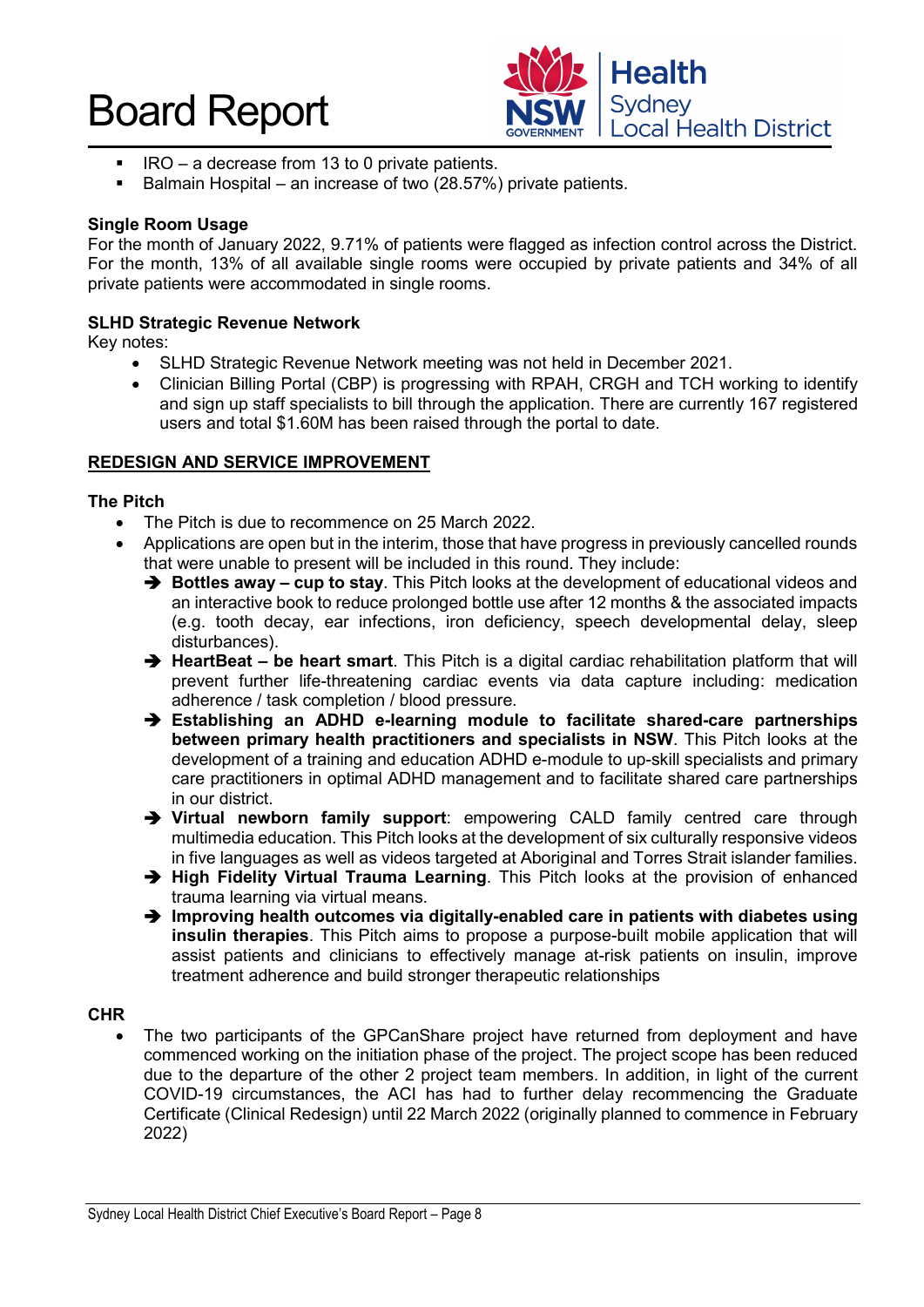

#### **Other Projects**

- Diabetes Model of Care Redesign
	- $\circ$  The General Managers have provided feedback on the draft Outpatient Diabetes Model of Care gap analysis. Further information is now sought to support the request for staffing enhancements and its funding implications.
	- o The SLHD Outpatient Diabetes in Pregnancy Model of Care is to be tabled and discussed with SLHD executive after the general outpatient Diabetes Model of Care has been implemented and finalised.

#### **Accelerating Implementation Methodology (AIM):**

- The February AIM course was cancelled due to current District restrictions on face to face course delivery.
- The next scheduled course for 2022 is on 28-29 March.

#### **HealthPathways**

#### **Content Development and Maintenance**

New COVID-19 content variants added include the clinical assessment and criteria for monoclonal antibody and oral antiviral therapies for treating COVID-19.

This has been supported with the additional of new prescribing and requesting information for General Practitioners via SLHD services.

New HealthPathway development activity is underway to complete pathway sets for Hand Surgery, Wound Care and Andrology. We are waiting for further engagement with the Melanoma Institute of Australia to collaborate on specific content pieces.

#### **COVID-19 Specific Content Usage**

|                                                                                                | Page views<br>February 2022 | Page views<br>January 2022 | Page views<br>December 2021 | Page views<br>November 2021 | Page views<br>October 2021 |
|------------------------------------------------------------------------------------------------|-----------------------------|----------------------------|-----------------------------|-----------------------------|----------------------------|
| <b>COVID-19</b><br><b>Vaccination</b><br><b>Resources</b>                                      | 218                         | 194                        | 89                          | 46                          | 218                        |
| <b>COVID-19</b><br><b>Vaccination</b><br><b>Procedure</b>                                      | 59                          | 188                        | 120                         | 100                         | 94                         |
| <b>Myocarditis and</b><br><b>Pericarditis After</b><br><b>mRNA COVID-19</b><br><b>Vaccines</b> | 57                          | 76                         | 66                          | 119                         | 154                        |
| <b>COVID-19 Initial</b><br><b>Assessment &amp;</b><br><b>Management</b>                        |                             |                            | 340                         | 217                         | 269                        |
| <b>COVID-19 Case</b><br><b>Management</b>                                                      |                             | 2,883                      | 4,932                       | 1,371                       | 1,249                      |
| <b>COVID-19 Active</b><br>Case<br><b>Management</b>                                            | 1,474                       | 2,945                      |                             |                             |                            |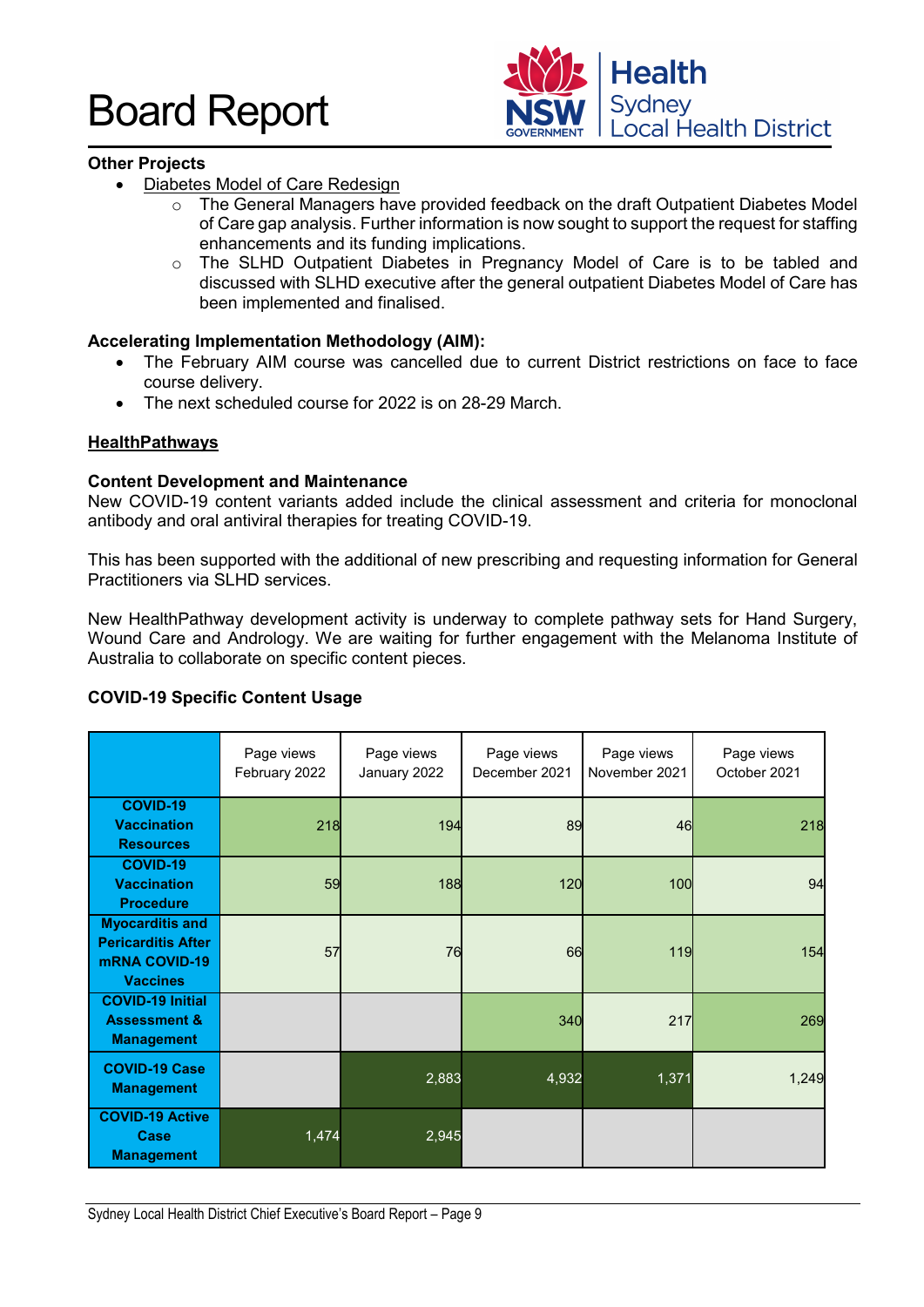

| Post-COVID-19<br><b>Conditions</b>                                                 | 305 | 589   | 263   | 243 | 275 |
|------------------------------------------------------------------------------------|-----|-------|-------|-----|-----|
| <b>COVID-19 Virtual</b><br><b>Care Requests</b>                                    | 243 | 1,456 | 1,103 | 317 |     |
| <b>COVID-19</b><br><b>Isolation</b><br><b>Support</b>                              | 41  | 277   | 251   | 111 |     |
| <b>COVID-19</b><br><b>Assessment &amp;</b><br><b>Management in</b><br><b>RACFs</b> | 42  | 172   | 136   | 48  | 34  |

#### **Usage of HealthPathways**

Across February, we saw a gradual reduction in the use of the key COVID-19 pathways as the impact of the Omicron wave somewhat softened. Site usage reverting to the levels seen last October and November. Usage of COVID-19 specific content making up 11% of all content viewed.

|                         | February 2022      | January 2022 | December 2021 | November 2021 |
|-------------------------|--------------------|--------------|---------------|---------------|
| <b>Users</b>            | 1,712<br>↑ 24.59%  | 2,042        | 2,020         | 1,702         |
| Sessions of use         | 10,637<br>个 16.20% | 14,320       | 13,134        | 11,517        |
| <b>Total Page Views</b> | 36,626<br>↑ 14.40% | 44,929       | 40,872        | 38,168        |

• Comparison data to same period in 2021

#### **SLHD e-Referral Project**

#### **Service recruitment**

SLHD form updates will be scheduled once confirmation is received from SLHD Finance regarding named referral requirements. Confirmation is expected in late February 2022 with updates to be prioritised.

The Engage.Outpatients pilot go live date is now 27 April 2022. Testing activities are underway on the Fertility, Gynaecology and Maternity e-Referrals. Due to technical issues identified during testing, sign off of form functionality and integration to the referral management system is expected early March 2022.

| <b>Service</b>                                                                 | <b>Deployment</b> | <b>Stage</b> |
|--------------------------------------------------------------------------------|-------------------|--------------|
| Haematology                                                                    | October 2018      | Live         |
| Rheumatology                                                                   | June 2019         | Live         |
| Osteoporosis and Community Paediatrics                                         | September 2019    | Live         |
| COVID-19 Monitoring - RPA Virtual                                              | May 2020          | Live         |
| Haematology, Osteoporosis (ORP), Rheumatology (OACCP)<br>- Canterbury Hospital | August 2020       | Live         |

Sydney Local Health District Chief Executive's Board Report – Page 10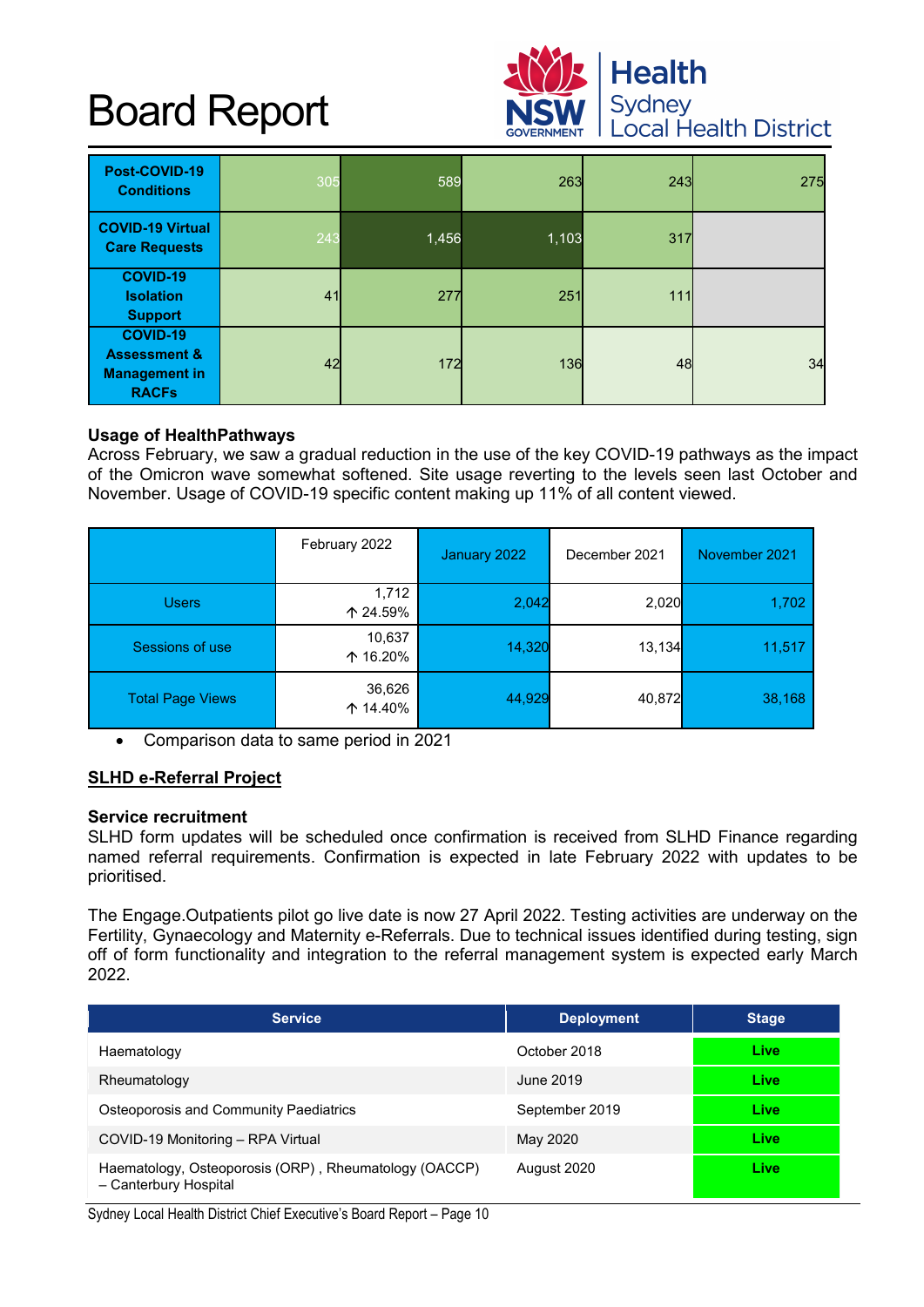

| Concord Hospital Phase 1 (22 services)                                                                | October 2020  | Live           |
|-------------------------------------------------------------------------------------------------------|---------------|----------------|
| Concord Hospital Phase 2 (6 services)                                                                 | TBC           | <b>Design</b>  |
| Direct Access Colonoscopy and Inflammatory Bowel Disease -<br>Royal Prince Alfred Hospital            | November 2020 | Live           |
| Podiatry - SLHD                                                                                       | November 2020 | Live           |
| High Risk Foot Service and Palliative Care – Concord Hospital                                         | November 2020 | Live           |
| Andrology – Concord Hospital                                                                          | February 2021 | Live           |
| Royal Prince Alfred Hospital Phase 1 (13 services)                                                    | October 2021  | Live           |
| Engage.Outpatients Program:<br>Fertility, Gynaecology and Maternity – Royal Prince Alfred<br>Hospital | April 2022    | <b>Testing</b> |
| Royal Prince Alfred Hospital (5 services)                                                             | 2022          | <b>Design</b>  |
| Virtual Facture Clinic - rpavirtual                                                                   | 2022          | <b>Design</b>  |

#### **Platform development**

Active Directory integration work is on hold, requiring support from SLHD ICT once resources are available.

*Referrer update:*

- A total of 2624 referrals have been received
- 65% of referrers using HealthLink to refer to SLHD have referred more than once
- Presentation provided to local General Practitioners in February 2022, promoting existing forms and demonstrating the new forms for Maternity, Gynaecology and Fertility.
- Increased communicational material to be distributed to General Practice with support from CESPHN, in the lead up to the Engage.Outpatients go live date

#### **FINANCIAL PERFORMANCE – NET COST OF SERVICE BASIS**

#### **GENERAL FUND (GF)**

The 2021/22 Service Level Agreement between the Board and Ministry of Health has key financial performance targets for Expense and Revenue. The following analysis reflects the result for the period ended 31 January 2022 based on the District's budgeted NCoS.

For the period ended 31 January 2022, GF Expenditure was \$61.802M (4.28%) unfavourable to budget. The District has assessed the YTD January 2022 COVID-19 Incremental cost as \$413.962M. The District's unfavourable result for YTD January 2022 was primarily due to COVID-19 Incremental expense of \$61.075M and the delay in budget supplementation for Outsourced Elective Surgery, Clinics and Screening, COVID-19 Wards, Pathology testing, Special Health Accommodation, PPE, Cleaning, Contract Tracing and Vaccination Program associated with the standard Treasury reconciliation process. The District has received the December 2021 COVID-19 Stimulus Budget of \$35.551M in January 2022. Excluding the impact of COVID-19, the District is \$0.727M unfavourable to YTD January 2022 Expense budget.

YTD January 2022 Expenditure increased significantly (by \$243.632M or 19.31%) compared to YTD January 2021. The average monthly expense rate increased from \$160.292M (excluding LSL adjustment in June 2020) for the 2019-20 Financial Year to \$188.249M (excluding LSL adjustment in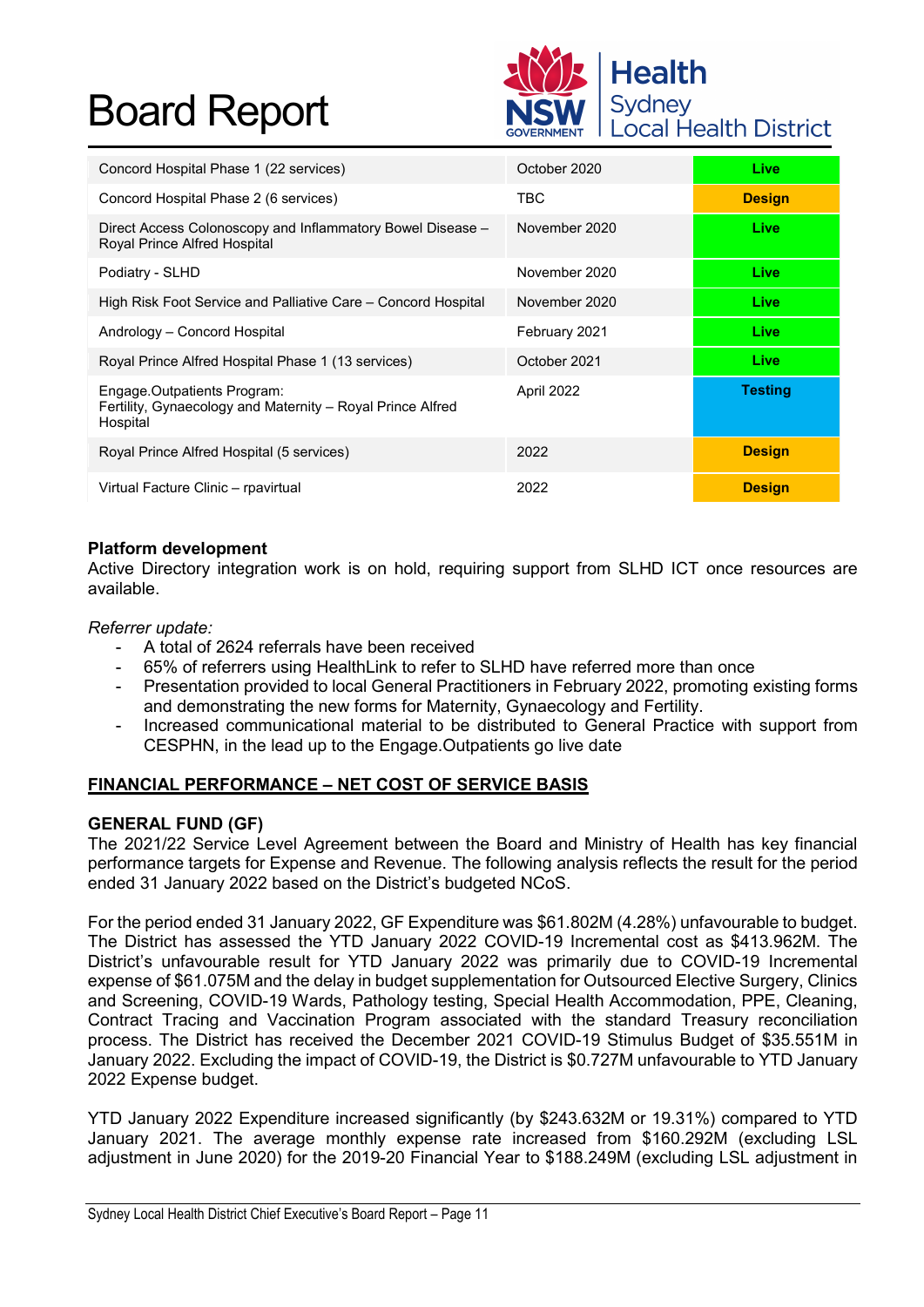

June 2021) for the 2020-21 Financial Year and to \$215.016M YTD January 2022. Increase in FTE numbers and the impact of COVID-19 is contributing to these results.

GF Revenue (including Quarantine Hotel Passenger Fees and Doubtful Debts) was \$6.769M (3.72%) unfavourable to budget for the month and \$28.354M (2.12%) favourable to YTD January 2022 budget. The District continues to see unfavourable results in a number of Own Source Revenue categories including Patient Fees, High Cost Drugs, Facility Fees and Prosthesis income as a result of the impact of COVID-19. Excluding the impact of Quarantine Hotel Passenger Fees on Own Source Revenue and Doubtful Debts, the District is \$35.957M unfavourable to January 2022 GF Revenue budget primarily due to the impact of COVID-19.

The District recognised Quarantine Hotel Passenger Fees of \$70.333M YTD January 2022. MoH is yet to provide a Revenue budget for this, thereby resulting in a favourability. This revenue is separate to the District's Own Source Revenue target.

The NCoS for January 2022 was \$11.678M unfavourable to budget. For YTD January 2022, the District's NCoS was \$33.448M unfavourable to budget. Excluding the impact of COVID-19 (Expenditure, Quarantine Hotel Passenger Fees and Doubtful Debts) SLHD is \$40.483M unfavourable to NCoS budget. This unfavourability in NCoS is primarily due to the impact of COVID-19 on Own Source Revenue as mentioned above.

The table below shows the summary of the YTD January 2022 Financial Performance – including and excluding the impact of COVID-19:

|                                                            | <b>YTD Actual</b><br>\$000 | <b>YTD Budget</b><br>\$000 | Variance<br>(Actual vs<br>Budget) \$000 |              |                                                                                                    |
|------------------------------------------------------------|----------------------------|----------------------------|-----------------------------------------|--------------|----------------------------------------------------------------------------------------------------|
| Expense (incl COVID)                                       | 1,505,109                  | 1,443,308                  | $-61,802$ Unfav                         |              |                                                                                                    |
| Pending COVID-19 budget supplementation                    | 413,962                    | 352,887                    | $-61,075$ Unfav                         |              | MoH provides COVID-19<br>incremental budget one month<br>in arrears                                |
| GF Expense (excl COVID-19 impact)                          | 1,091,148                  | 1,090,421                  |                                         | -727 Unfav   |                                                                                                    |
| Own Source Revenue                                         | $-187,014$                 | $-152,628$                 | 34,386 Fav                              |              |                                                                                                    |
| Quarantine Hotel Passenger Fees                            | $-70,333$                  | $\mathbf 0$                | 70,333 Fav                              |              |                                                                                                    |
| GF Revenue (excl the impact of Quarantine Hotel            |                            |                            |                                         |              | Unfavourable to budget due to<br>the impact of COVID-19 on OSR<br>including Patient Fees, Facility |
| <b>Passenger Fees)</b>                                     | $-116,681$                 | $-152,628$                 | -35,947 Unfav                           |              | Fees and Prothesis incomes                                                                         |
| Doubtful Debts (incl Quarantine Hotel Passenger Fees)      | 5,662                      | 449                        | $-5.213$ Unfav                          |              |                                                                                                    |
| Loss on Sale of Asset                                      | 820                        | 0                          |                                         | -820 Unfav   |                                                                                                    |
| Doubtful Debts (Quarantine Hotel Passenger Fees)           | 2,224                      | 0                          | $-2.224$ Unfav                          |              |                                                                                                    |
| Doubtful Debts & Loss on Sale of Asset (excl the impact of |                            |                            |                                         |              |                                                                                                    |
| Quarantine Hotel Passenger Fees)                           | 4,258                      | 449                        |                                         | -3,809 Unfav |                                                                                                    |
| NCoS (excl the impact of Quarantine Hotel Passenger Fees)  | 978,725                    | 938,242                    | -40,483 Unfav                           |              | Unfavourable to budget<br>primarily due to the impact of<br>COVID-19                               |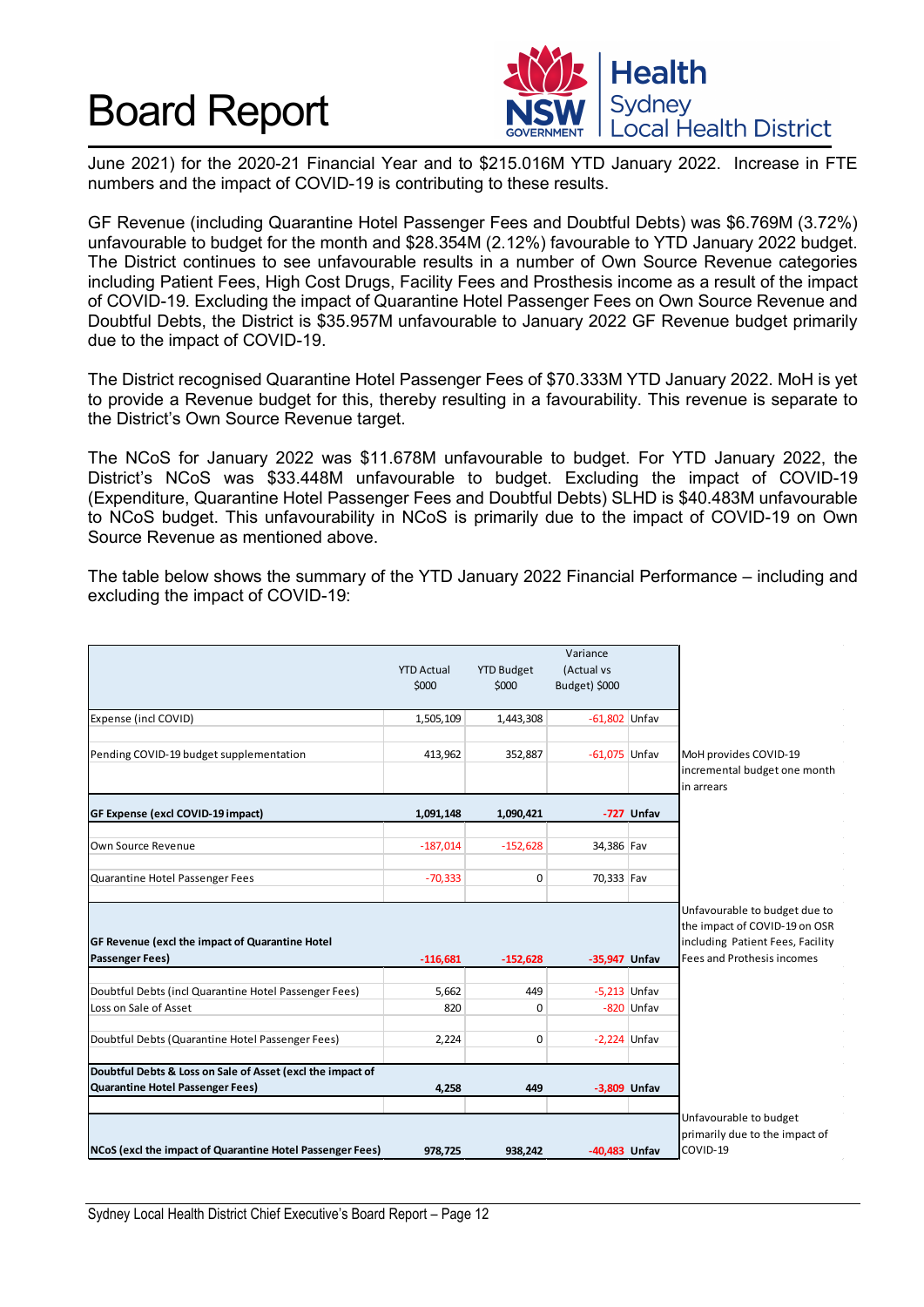

The District, based on MoH requirement to show full year COVID-19 impact, projects the NCoS to be unfavourable for the 2021/22 financial year by \$217M relating to unfavourable results for: Expense (\$224M) related to the management of the COVID-19 response and Doubtful Debts (\$20M) offset by a favourable result for Own Source Revenue (\$27M) due to the impact of COVID-19 Quarantine Hotel Passenger Fees.

Excluding the impact of COVID-19, the District forecasts a break-even position for Expense and unfavourability of \$5M in Doubtful Debts. Excluding Quarantine Hotel Passenger Fees, the District forecasts unfavourability of \$50M in Own Source Revenue due to the impact of COVID-19.

The Chief Executive and the A/Executive Director of Finance are confident that the District would have an on budget NCoS result (excluding the impact of COVID-19 and Doubtful Debt) for the 2021/22 financial year despite the challenges that are facing the District. The District has continued to maintain the good controls that it has in place and monitors performance on a daily basis despite the material increase in all activity (prior to the advent of COVID-19) and the impact of the management of the COVID-19.

The major variances for the month were:

#### **Expenditure**

- GF Total Expenditure for the month of January 2022 was \$4.908M (2.67%) unfavourable to budget. The result for the month was primarily attributable to unfavourable results for Goods and Services Expenses (\$9.179M) and Grants (\$0.06M) offset by favourable results for Employee Related Expenses (\$1.062M), VMOs (\$2.77M) and RMR (\$0.511M).
- YTD January 2022, GF Total Expenditure was \$61.802M unfavourable to budget, primarily reflecting unfavourable results for Overtime (\$22.879M), Annual Leave Provision (\$13.159M), Superannuation (\$15.153M) and Goods & Services (\$28.081M) offset by favourable results for Salaries & Wages (\$14.666M), RMR (\$0.167M) and VMO Payments (\$3.005M). Excluding the impact of COVID-19, the District is \$0.727M unfavourable to YTD January 2022 expense budget.

#### **Revenue**

- GF Total Revenue for the month of January 2022 was \$6.769M (3.72%) unfavourable to budget, reflecting the unfavourable results from Patient Fees (\$2.692M), Other Sources of Revenue (\$1.249M), Grants and Contributions (\$1.159M) and Doubtful Debts (\$1.61M) offset by favourable results in User charges (\$0.036M).
- YTD January 2022 GF Revenue was \$28.354M (2.12%) favourable to budget. This result reflects favourable variance in Quarantine Hotel Passenger Fees (\$70.333M), High Cost Drugs (\$0.617M) and Pharmacy Sales (\$0.488M) offset by unfavourable variances in Facility Fees (\$3.336M), Prosthesis Income (\$2.691M), Car Park Fees (\$1.615M), Patient Fees (\$15.741M), Grants and Contributions (\$0.694M) and Doubtful Debts \$5.213M. The unfavourability in Patient Fees, Facility Fees, Prosthesis Income and Pharmacy Sales is predominantly due to the impact of COVID-19. Excluding the impact of Quarantine Hotel Passenger Fees on Own Source Revenue and Doubtful Debts, the District is \$35.957M unfavourable to January 2022 GF Revenue budget primarily due to the impact of COVID-19.

#### **SPECIAL PURPOSE AND TRUST (SP&T)**

SP&T NCoS was \$6.734M unfavourable to budget for the period of January 2022. This result reflects unfavourable budget variance for Expenditure (\$1.174M) and Revenue (\$5.56M).

#### **CONSOLIDATED RESULT**

For the period ended 31 January 2022, the consolidated YTD NCoS result for the General Fund and SP&T was \$40.182M unfavourable to budget. The result comprises unfavourable variances for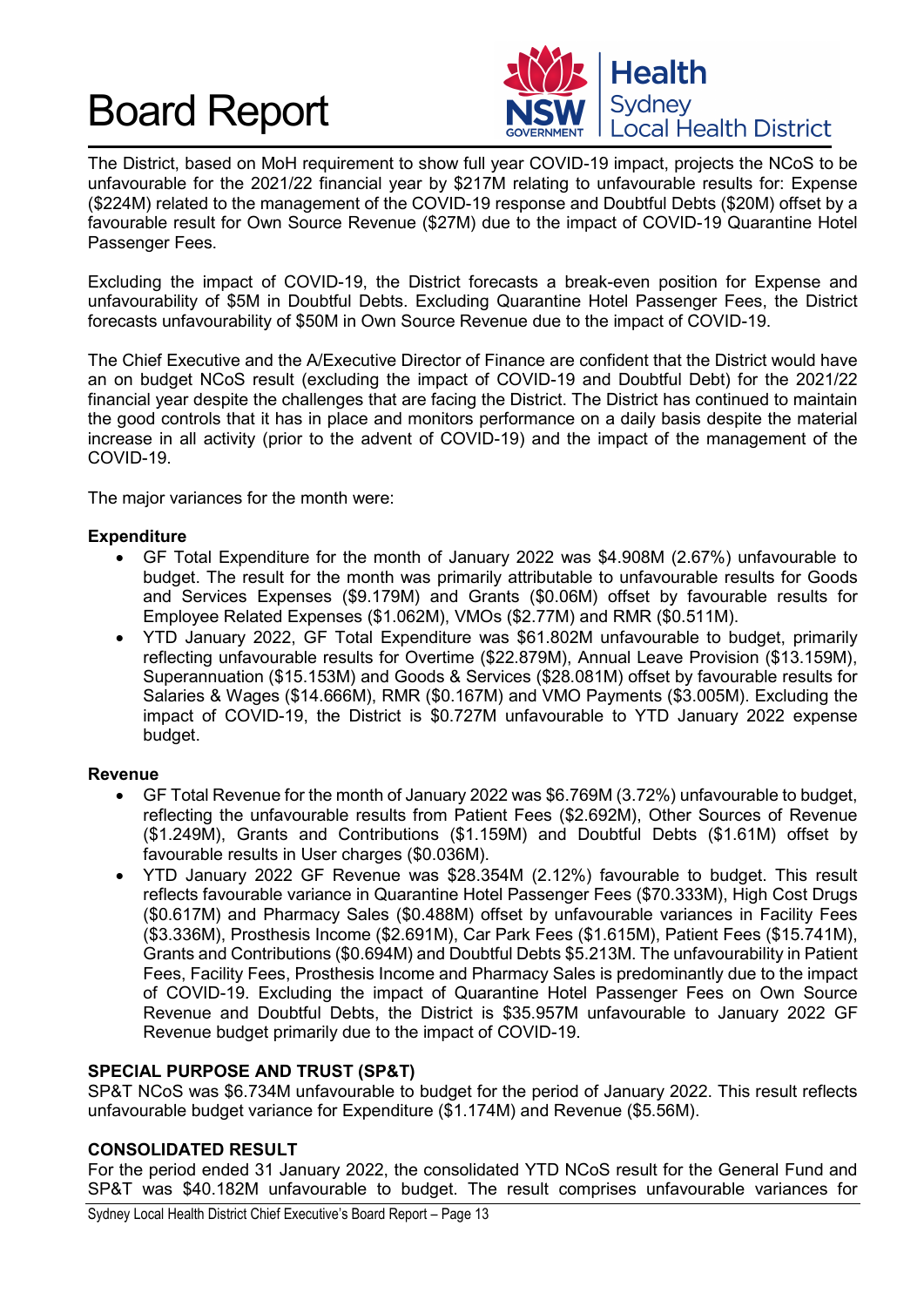

Expenditure (\$62.976M), Doubtful Debts (\$5.213M), Loss on Sale of Asset (\$0.82M) and favourable variances for Own Source Revenue (\$28.827M).

#### **FINANCIAL PERFORMANCE – BASED ON NEW MOH REPORTING FORMAT**

For the period ended 31 January 2022, SLHD recorded a Total Net Result of \$115.501M which was \$40.112M unfavourable to budget. The Net Direct Operating Result (GF and SP&T) for YTD January 2022 was \$34.443M unfavourable to budget, reflecting an unfavourable budget variance for Expenditure (\$63.34M) offset by favourable variance for Revenue (\$28.897M).

For the YTD January 2022, Total Direct Revenue was \$28.897M favourable to budget, comprising a favourable variance for the General Fund (\$34.386M) and unfavourable variance for SP&T Fund (\$5.489M). This result for the GF reflects favourable variances in User Charges offset by unfavourable variances in Patient Fees, Grant Income and Other Income.

YTD January 2022 Total Direct Expenditure was \$63.34M unfavourable to budget, reflecting an unfavourable variance for General Fund (\$61.788M) and SP&T Fund (\$1.552M). The result for the General Fund reflects unfavourable variances in Overtime (\$22.879M), On-costs (\$28.267M), Grants (\$0.232M), G&S Corporate (\$25.638M) and G&S Supporting Services & Utilities (\$3.349M) offset by favourable variances in Salaries & Wages (\$14.666M), Direct Clinical Operating (\$0.906M) and VMOs (\$3.005M).

#### **MONTHLY BUDGET PERFORMANCE**

The graph below compares the actual and budget performance on a monthly basis.



#### **LIQUIDITY**

The cash balance at 31 January 2022 for the SLHD Operating bank account was \$15.392M and the Operating Cash book balance was \$14.999M.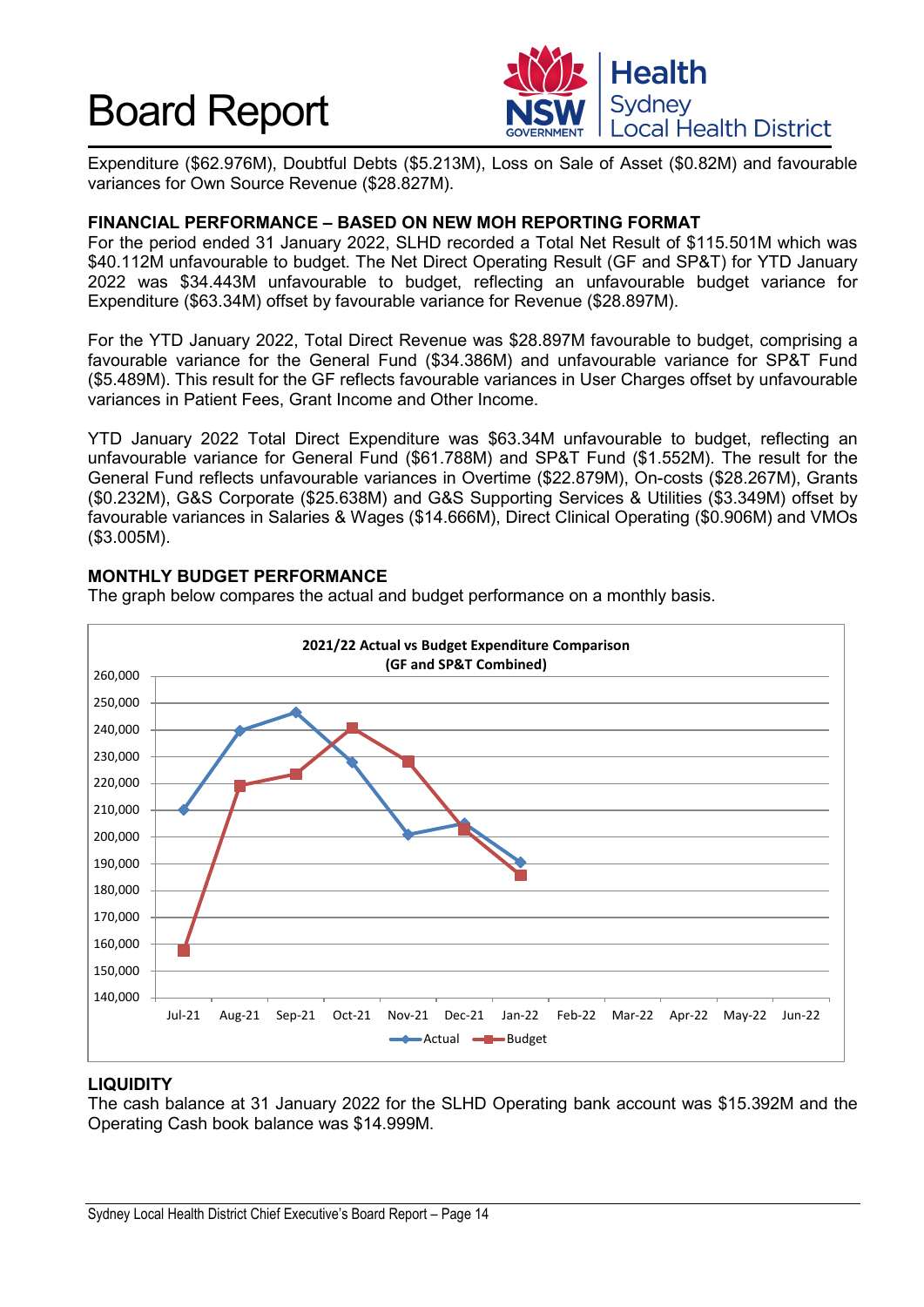

### **CAPITAL WORKS – SMRS PROJECTS**

As at 31 January 2022 the District's Full Year Capital works budget relating to SMRS Projects is \$15.161M comprising \$8.523M of MoH funded and \$6.638M of locally funded projects.

Actual expenditure as at the end of January 22 was \$2.271M which is marginally on budget.

Additionally, in the current pandemic circumstances, the actual expenditure for MoH funded Minor works & Equipment for COVID-19 was \$1.241M at the end of January 2022. The total approved funding was \$1.423M.

#### **OTHER CAPITAL PROJECTS**

As at the end of January 2021, the District has expended an amount of \$0.321M relating mainly to RPAH Paediatrics Stage 3, RPAH Microsurgery Lab Redesign and CRGH Research Centre. The total expenditure of \$0.321M was sourced from the General Fund.

#### **CAPITAL WORKS**

#### **RPA**

#### **Redevelopment**

Key activites undertaken for the RPA Redevelopment are as follows:

- Enabling works program working on traffic flow and logistical issues to ensure loading dock remains operations during redevelopment
- Design competition period including 2 interactive sessions with the next session to be held on the  $18<sup>th</sup>$  of March 2022.
- Relocation of anatomical pathology to building 12 underway. Demolition works underway. Design development progressing well.
- Molecular Imagine design and development underway.

#### **Parent and Baby Unit**

Cladding and mechanical services rough-in has been completed. Over the course of this reporting period, the internal courtyard decking has been installed and main power to the building was connected. Glazing works now well underway. Civil and landscaping works are underway.

#### **RPU Hot Cells Building 63**

The February capital works progress for this project include continuation of the cladding for external exhaust pipes and the clean room panel installation is nearing completion. Pass-through has been installed. The mechanical and sprinkler works for the clean room have commenced. The rough-ins for electrical services and medical gas will commence shortly.

#### **Concord**

#### **Redevelopment**

Key milestones achieved for the Concord Hospital redevelopment during this reporting period included:

- Departments are now moving into their new facilities.
- The project team are continuing to monitoring progress on a weekly basis.

#### **CSSD Sterilising**

Over the course of this reporting period the installation of the fire rated wall sheeting was completed as well as wall settings, painting and the wall protection. The joinery is currently being programmed.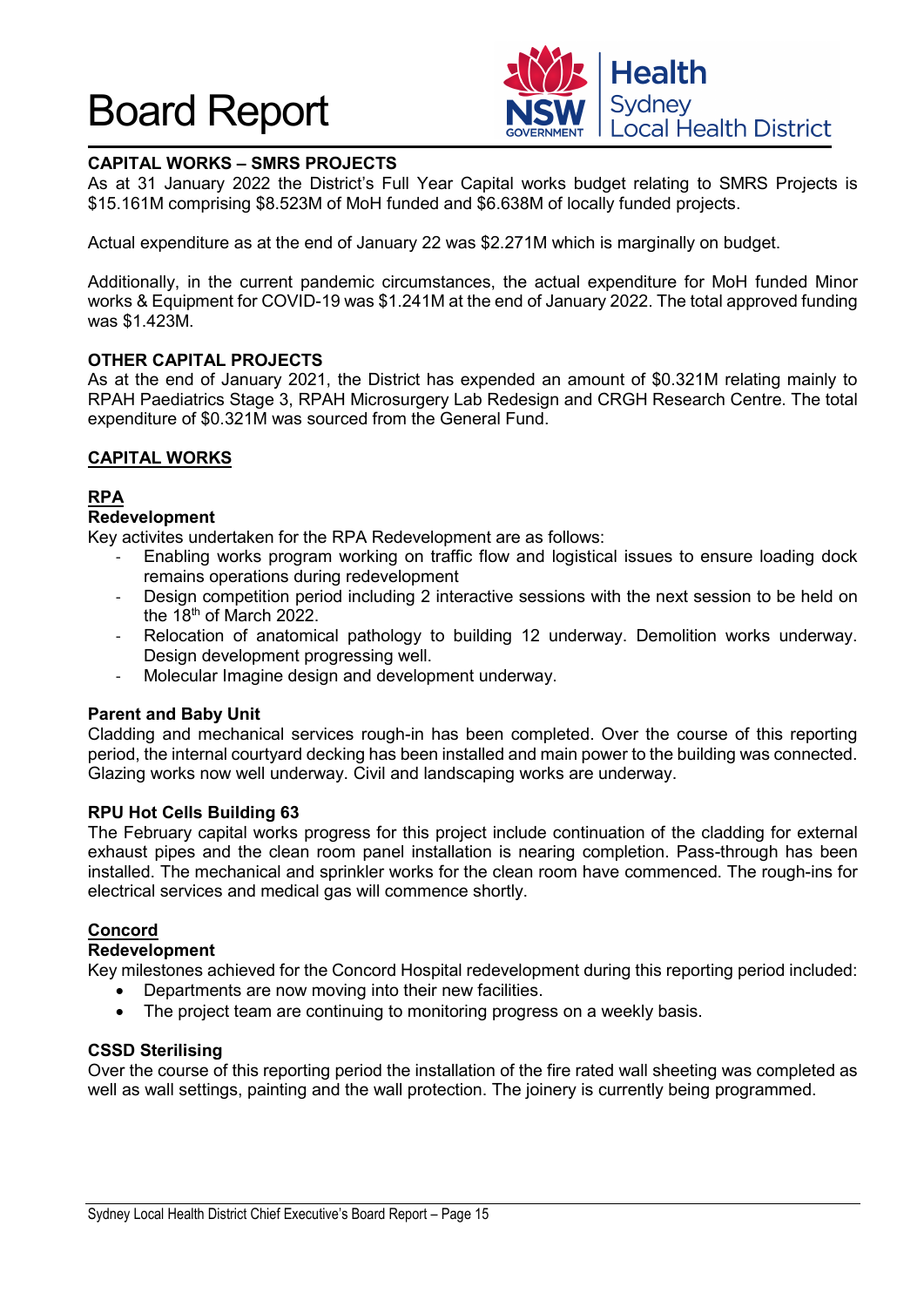

### **PLANNING**

### **Canterbury – Stage 0 Planning**

- An executive workshop was held in early February to bring together the elements of planningthe CSS, the information from state-wide entities, information on the current state of the Canterbury assets (as per the AMPS and SAMPs).
- This workshop identified a series of issues to follow up including the Canterbury role in mental health, the future ICU model of care and opportunities for repurposing the Canterbury facility.
- Ongoing work is being undertaken to finalise the draft Clinical Services Statement. This includes
	- o Finalising the Non-Admitted Patients data and Community Health data and forecasting in collaboration with the service providers
	- o Refining the non-asset solutions to forecasted demand
	- o Responding to comments from stakeholders
	- o Refining the document.
- A Value Management Study is planned for early March to assess the options for addressing the forecasted demand in Canterbury. Options have been developed through expanding the options developed by the Planning Unit and then prioritising those options to a shorter list for qualitative analysis and cost benefit analysis.

#### **Capital Investment Priorities**

Meetings are being held with the MoH to provide feedback on their receipt of SLHD Capital Investment Priorities include:

- Sydney Biomedical Accelerator
- Canterbury Hospital redevelopment
- Concord Stage 2 redevelopment
- RPA Stage 2 redevelopment
- HealthOnes across the District Waterloo, Canterbury, Riverwood, Concord/Homebush
- Mental Health Community Residential Rehabilitation Beds across the District

#### **SLHD Long COVID Model of Care**

The Planning Unit has worked with the Long COVID Steering Committee to draft the SLHD Long Covid Model of Care.

#### **Tech Central (Camperdown-Ultimo Collaboration Area)**

- The Planning Unit is providing ongoing SLHD input into the Camperdown Structure Plan to ensure that the planning parameters for Camperdown reflect the health and education precinct requirements. A briefing on the Sydney Biomedical Accelerator has been scheduled.
- The Camperdown-Ultimo Alliance has contributed funds to develop the Industry Prospectus for Tech Central. The Alliance is currently organising workshops for industry currently located within Tech Central to develop key messaging.
- A tour is being organised for the Mayors and Vice Chancellors of Tech Central core facilities to ensure their understanding of the precinct.

#### **SYDNEY RESEARCH**

#### **CHERP Executive Director**

In a joint announcement by Dr Teresa Anderson AM, Chief Executive, Sydney Local Health District (SLHD) and Prof Robyn Ward AM, Executive Dean and Pro Vice-Chancellor, Medicine and Health, University of Sydney, Adj A/Prof Vicki Taylor has been appointed to the newly established position of Executive Director, Camperdown Health Education and Research Precinct (CHERP). In addition to her role as Executive Director, Sydney Research, Adj A/Prof Taylor will bring together representatives of the founding partners of CHERP (including SLHD and the University of Sydney) and its external research, education and industry collaborators to explore and support a range of strategic and collaborative initiatives for the betterment of research and education capabilities in Camperdown. Dr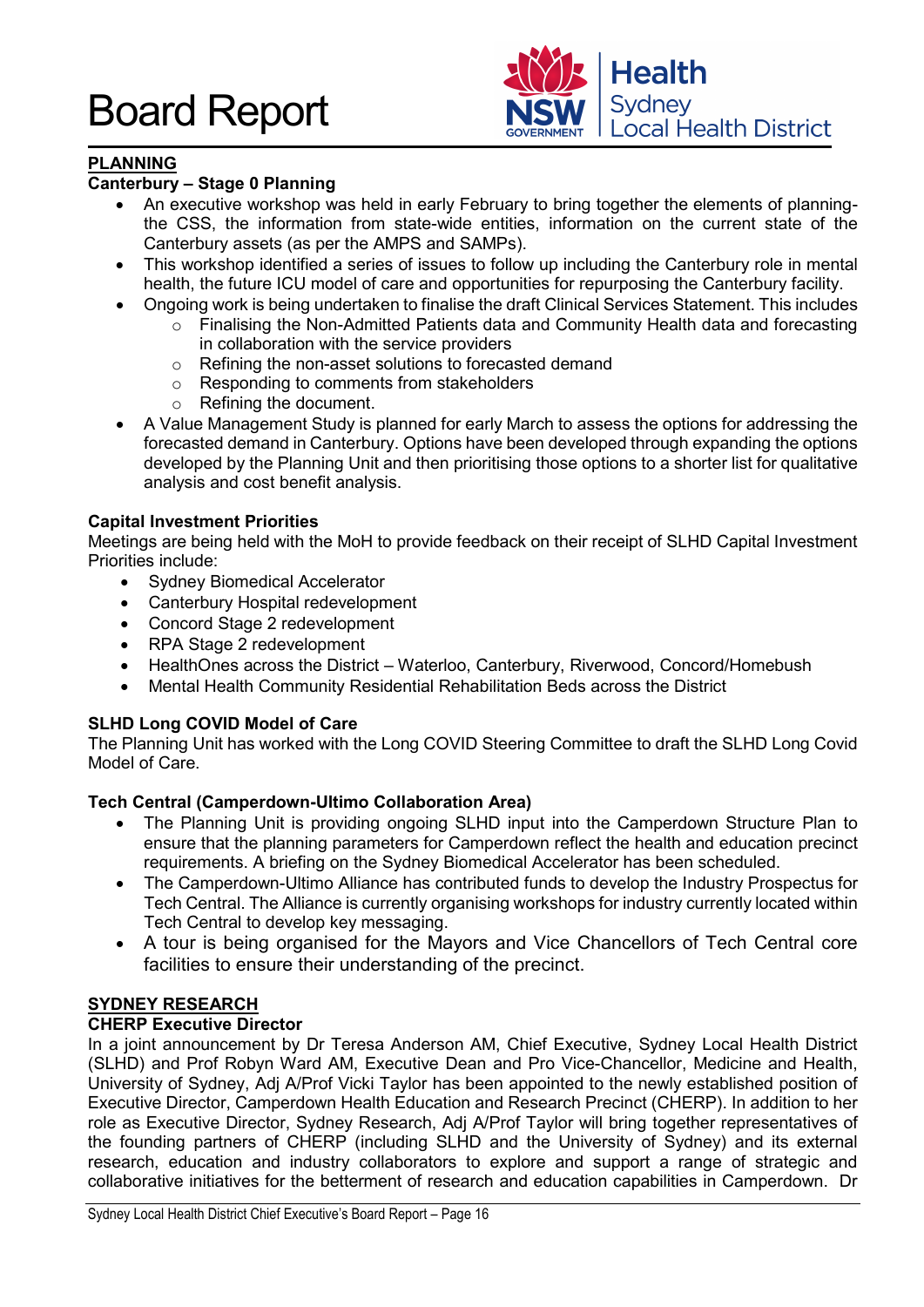

Anderson AM, Prof Ward AM, and Adj A/Prof Taylor will be establishing an appropriate governance model for CHERP and a team to support this initiative.

#### **COVID-19 Operational Support**

The Sydney Research team continues to support Sydney Local Health District (SLHD) in its response to COVID-19 and with the vaccination program. We have continued to participate in the SLHD COVID-19 Steering Committee and ensure that our research, clinical, academic and industry partners are informed of the latest guidance, restrictions and data. Ms Mariam Damen, A/Executive Officer, Sydney Research had also been redeployed to support the RPA Executive team with managing staffing shortages.

**NSW Office for Health and Medical Research (OHMR) – Translational Research Grants Scheme**  Sydney Research continues to support the active successful projects from Rounds 3-5 of the Translational Research Grant Scheme. Progress reports and financial acquittals from all rounds have been endorsed by the Chief Executive, SLHD and submitted to the NSW Office for Health and Medical Research (OHMR).

In February 2022, OHMR informed Sydney Research that three (3) SLHD applications out of the five (5) submitted in the initial Expression of Interest round have been invited to submit a full application for TRGS Round 6. Sydney Research will be working with the Chief Investigators in developing their full application, we will also be working with the unsuccessful investigators to strengthening their approach for future TRGS rounds or other grant opportunities.

| <b>Chief Investigator</b>                                         | <b>Project Title</b>                                                                                                                                                                                      | <b>Funding Requested</b> | Outcome                            |
|-------------------------------------------------------------------|-----------------------------------------------------------------------------------------------------------------------------------------------------------------------------------------------------------|--------------------------|------------------------------------|
| Prof Paul HABER                                                   | Preventing advanced liver disease: a randomised<br>controlled trial using a personalised approach                                                                                                         | \$500,000.00             | <b>INVITED TO FULL APPLICATION</b> |
| Dr Michelle <b>BARAKAT-</b><br><b>JOHNSON</b><br>Prof Fiona COYER | Improving patient outcomes and reducing the hidden<br>burden of chronic wounds: a digitally enabled Wound<br>Model of Care (VIRTUE study)                                                                 | \$499,593.00             | <b>INVITED TO FULL APPLICATION</b> |
| Prof John CULLEN<br>Prof Vasi NAGANATHAN                          | The effectiveness, cost-effectiveness and<br>implementation of a new Emergency Hospital in the<br>Home model of care in reducing hospital admission<br>rates of community living frail older people       | \$499,183.31             | <b>INVITED TO FULL APPLICATION</b> |
| Dr Kate MCBRIDE                                                   | A pragmatic controlled trial of a 'mental health<br>screening and care planning program' for patients<br>undergoing routine surgery                                                                       | \$462,243.00             | <b>UNSUCCESSFUL</b>                |
| Rheannwynn SNEESBY                                                | Enhancing the identification and response to vulnerable<br>children in the Emergency Department using an new<br>framework of eHealth targeted, multidisciplinary team<br>approach: The Safer Kids Project | \$481,983.13             | <b>UNSUCCESSFUL</b>                |

#### **NSW OHMR – Embedding Quality Research**

#### *Research Governance*

NSW OHMR and Sydney Research are leading a project investigating potential solutions towards a more effective and efficient research governance model. Ms Asra Gholami, Project Manager (Embedding Quality Research), Sydney Research is managing this project. Phase One of the project (defining the problem) has been completed and findings were presented to the EQR Steering Committee at their meeting on 24 February 2022. A detailed written report summarising the findings from Phase One of the project has also been produced. It is currently anticipated that the report and a summary of the findings will be presented to the NSW Health Senior Executive Forum in March 2022.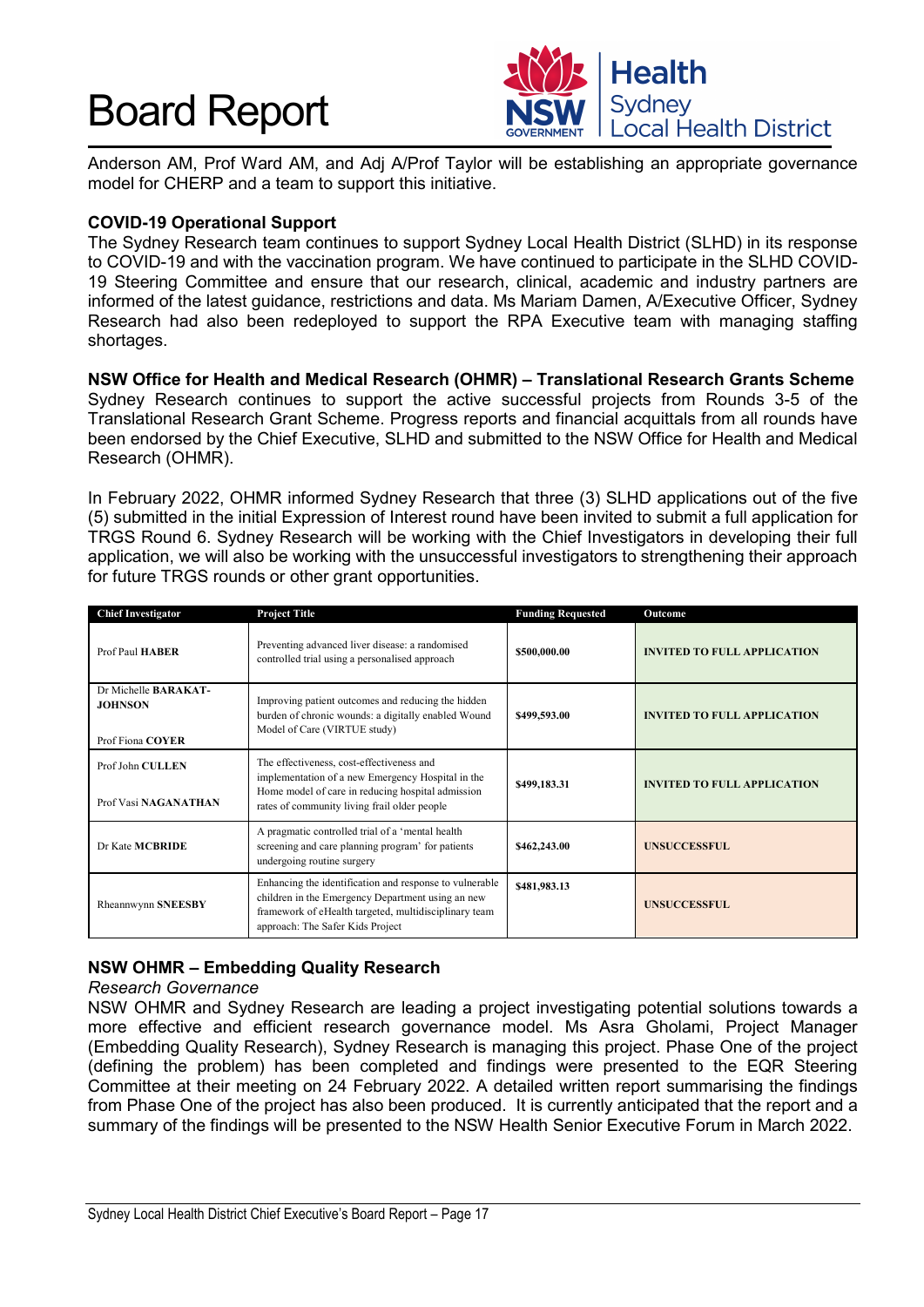

Phase Two of the project will involve developing strategic solutions to the issues identified in Phase One in consultation with all the relevant stakeholders. This phase of the project is scheduled for completion by the end of April 2022.

#### *LHD Business Development Plan Initiative*

In November 2021, the Sydney Research team were involved in initial discussions with the Anne O'Neill, Director of Enterprise and International Partnerships and the OHMR team on a new initiative to provide structured business development support within NSW Public Health Organisations (PHO) to researchers with projects of commercial potential. Given the potential commercial exploitation of research and associated intellectual property matters, it has become evident that LHDs need increased support for innovation and commercialisation beyond what is currently provided both locally and through OHMR.

OHMR have suggested a 12-month program to engage a service provider who will be embedded within the PHO to work with research projects to develop business plans. The pilot program will seek to target high-quality research projects that are directly relevant to clinical, health service and population health practice in NSW. The program will be at no cost to the PHO and will be sourced from the OHMR Commercialisation budget. If the pilot program is successful, OHMR will seek to implement the Program on a rolling basis.

The initiative was presented and endorsed by the Embedding Quality Research Steering Committee in November 2021. Following this endorsement, OHMR released a tender for an experienced service provider who will be embedded into the PHO research team for a short period of time, provide an assessment of the project's current state and assist the team with developing a roadmap of recommendations for commercialisation. Adj A/Prof Vicki Taylor participated on the Tender Evaluation Committee in late February 2022, which did identify a promising organisation to lead this new initiative.

#### **Clinical Trials Alliance**

Sydney Research has been involved in discussions to establish a collaboration between SLHD, NSW OHMR, the University of Sydney and Sydney Health Partners to strengthen the capacity, efficiency and impact of clinical trials in NSW. The initiative is being led by Meg Jardine, Director, NHMRC CTC and its primary objective is to establish new processes and infrastructure that will be universally accessible across these organisations and secure NSW as a global destination for clinical trials.

Sydney Research have been supporting Meg Jardine with the development of a project proposal outlining the project phases, intentions and funding commitments required from NSW Health and the University of Sydney. The proposal will be presented to the recently established Alliance Think Tank in March 2022, which includes Dr Anderson AM, Adj A/Prof Taylor, Prof Ward AM, Dr Tony Penna, Executive Director, OHMR, Prof Don Nutbeam, Executive Director, Sydney Health Partners, and Deborah Willcox, Chief Executive, Northern Sydney Local Health District.

As the first initiative of the Alliance, a new Clinical Research Health Engineers Working Group has been established focusing on identifying barriers and solutions to a better integration of the delivery of health care services and clinical research with a central focus on the innovative use of digital technologies. The Working Group consists of clinicians, academics, ICT, bioinformatics and digital health professionals, with Mr Richard Taggart, Chief Information Officer, Dr Angus Ritchie, Chief Medical Information Officer, Dr Owen Hutchings, Clinical Director of rpavirtual, and Prof Warwick Britton, Director of Research representing SLHD on the Committee.

#### **Sydney Biomedical Accelerator Complex**

Together with Health Infrastructure NSW and the University of Sydney, Sydney Research continues to lead the planning for the Sydney Biomedical Accelerator (SBA) Complex, a new world- class biomedical innovation precinct spanning across three physically connected but distinct buildings on the SLHD and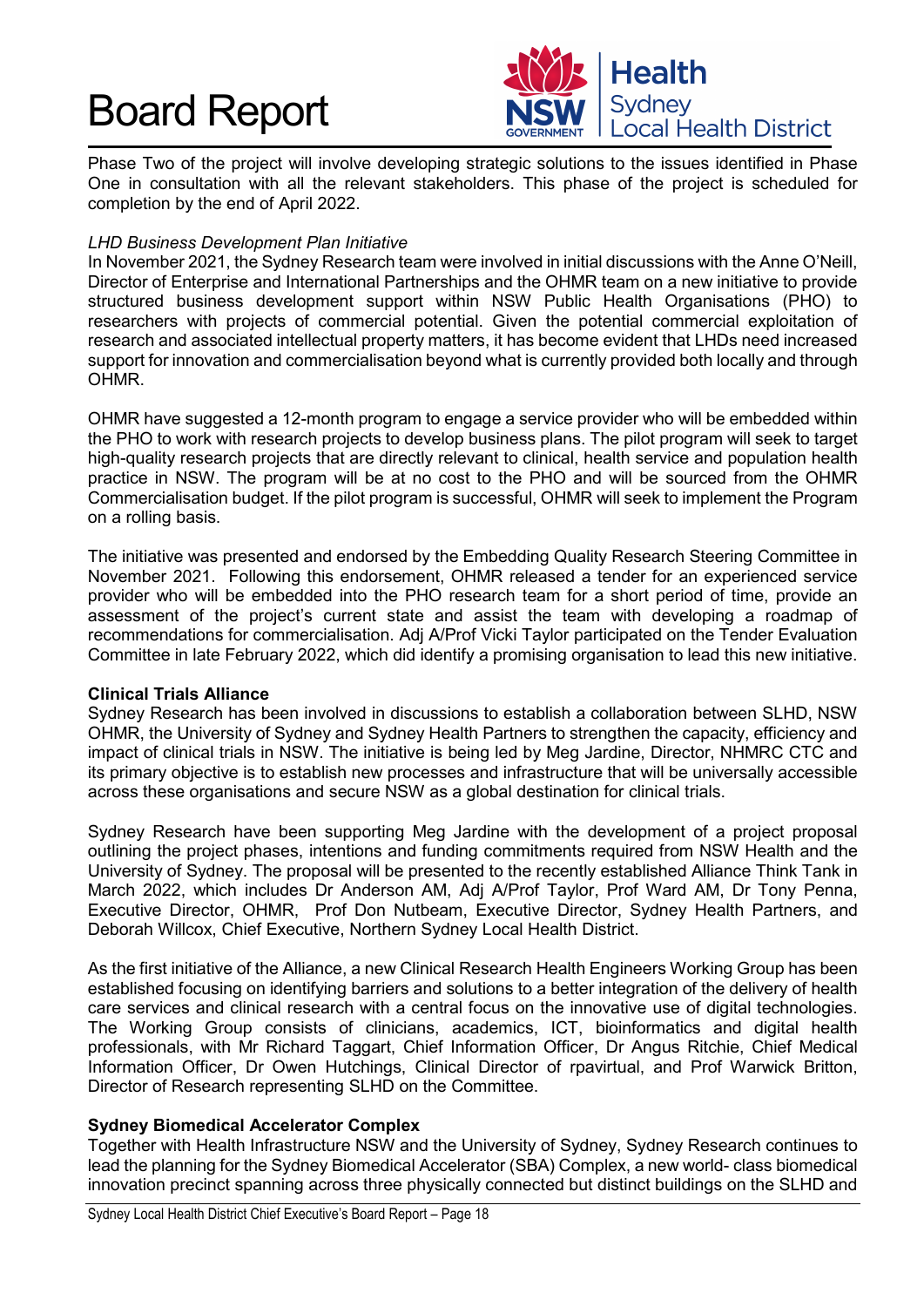

the University campuses. The value proposition for the SBA is unique in NSW - it fuses clinical excellence, creative problem-solving and strong research in the SLHD with world-class multidisciplinary research at the University, all under a shared research mission.

Representatives from NSW Treasury and the Chief Financial Officer, NSW Health visited the RPA campus on 16 February 2022 to discuss the SBA opportunity and heard presentations by Perx Health, Five Faces, and Prof Martin Ng/Prof Steve Wise demonstrating the significance of multidisciplinary, inter-agency collaboration between SLHD, the University of Sydney and industry partners in accelerating idea generation, innovation and commercialisation. As part of the visit, we also provided a tour of rpavirtual and the prototype Deluxe Medical Chair developed by Prof Steve Chadban.

An Industry Engagement Event for the SBA was held on 24 February 2022, which had over 180 attendees virtually and consisted of key note presentations by Ms Elizabeth Koff, former NSW Health Secretary and Ms Belinda Hutchinson AC, Chancellor, University of Sydney. Dr Teresa Anderson AM, Prof Robyn Ward AM and Joseph Carrozzi were all involved in the event as part of the panel, providing an overview of the SBA opportunity and its significance to each of the participating organisations. Following the event, a dedicated website for SBA was made live and can be accessed via sydneybiomedicalaccelerator.org. It was also announced at the event that there will be an Expression of Interest process seeking industry collaborators for the SBA, which forms part of the market sounding approach that will support SBA Business Case and future design of the Complex.

The SBA Project Team are progressing the development of a Strategic Business Case seeking an investment of \$125 million from the NSW Government, which will support the construction of Building B– a new research facility on the RPA campus for laboratory research, associated scientific support services and shared research facilities. SLHD has committed to the refurbishment and creation of an Innovation Hub in Building A (Gloucester House) and will be contributing \$25 million to support early and enabling works for Building B. If successful, NSW Health/ SLHD investment will total \$150 million The University have committed \$185 million for the construction of a new research facility on the University campus (Building C). The Business Case will comply with the requirements set for a Gate 1 Assurance Review reinforcing that the SBA is aligned with local service needs, system-wide objectives and Government policy using a collaborative approach. The Business Case will be submitted to the NSW Health Secretary and NSW Minister for Health and Medical Research on 18 March 2022 ahead of the 2022 NSW Budget announcement.

To support the development of a functional brief for Building B, the SBA Project team arranged for two consultation workshops with leading clinicians, researchers and academics affiliated with SLHD. We received great feedback from these workshops, which will assist to inform the design and function of Building B and all participants expressed their excited about the future potential of this facility.

#### **Sydney Health Partners**

The Sydney Research team continues to work closely with the Sydney Health Partners (SHP) team to support the following key initiatives. Dr Anderson AM and Adj A/Prof Taylor continue to participate as members of the SHP Board as well as representing SLHD in the newly established SHP Research Development Committee. Sydney Research has also recently supported SHP in the development of their application to be re-accredited by the National Health and Medical Research Council (NHMRC) as an Advanced Health Research Translation Centre (AHRTC).

#### *Encouraging More Clinical Trials in Australia*

• The SHP Clinical Trials Advisory Panel (CTAP) has been established to progress this SHP initiative, in collaboration with the NHMRC Clinical Trials Centre and the NSW OHMR. SLHD is a key contributor to this initiative with both Sydney Research and SLHD Research represented on the Advisory Panel, which will next meet in February 2022 to discuss the progression of the centralised recruitment service that was implemented at the Institute of Bone and Joint